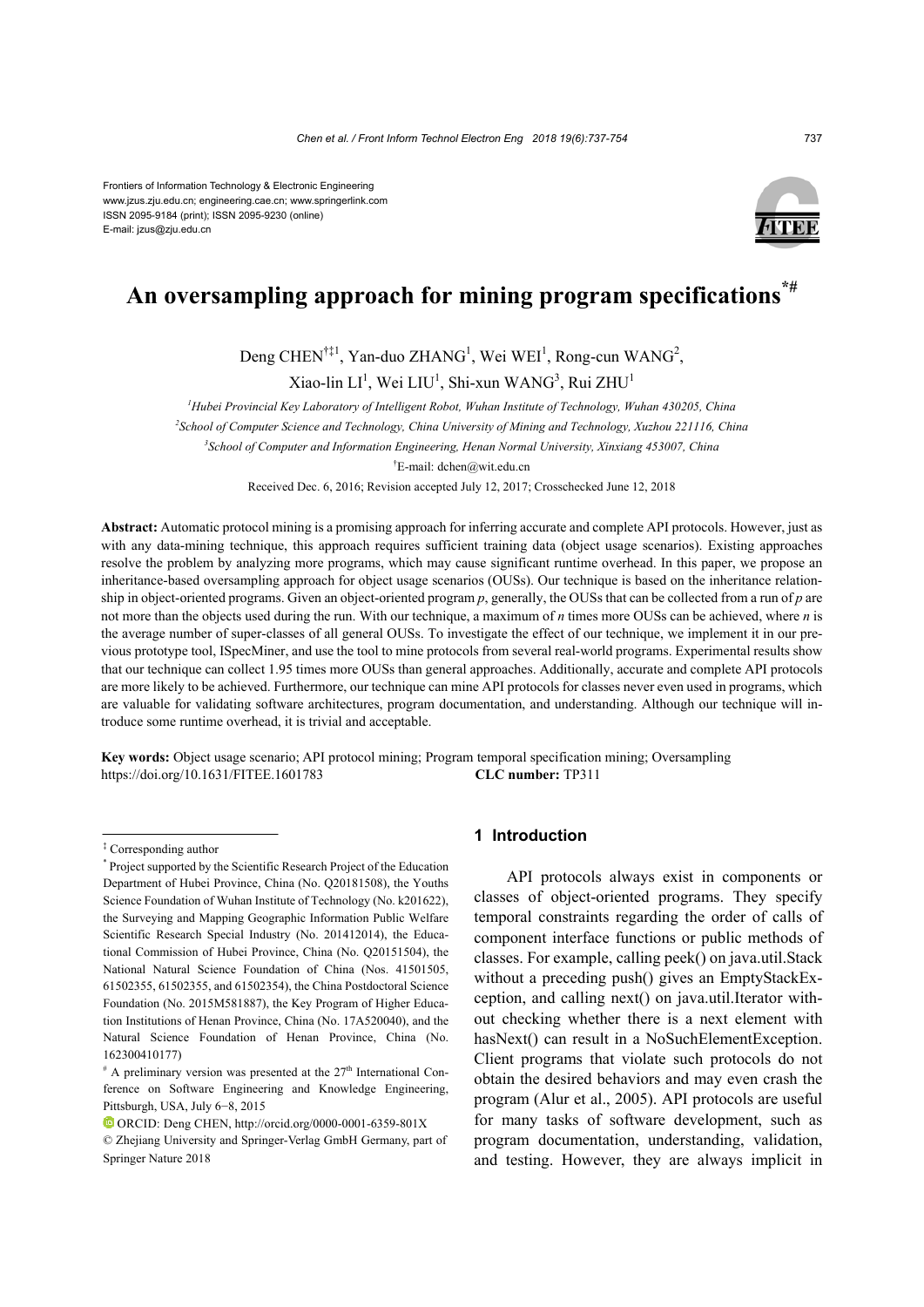programs and undocumented. Even when available, there is no guarantee of their consistency, completeness, and correctness.

Automatic protocol mining (APM) (Ramanathan et al., 2007; Shoham et al., 2007) is a promising approach for achieving accurate and complete API protocols. It synthesizes API protocols from interactions between components and client programs. In detail, let us assume that *c* is a class. To mine the API protocol of *c*, APM approaches first collect a large number of object usage scenarios of *c* from client programs through program static analysis (Wasylkowski, 2007; Wasylkowski et al., 2007) or dynamic analysis techniques (Engler et al., 2001; Dallmeier et al., 2006; Ernst et al., 2007). An object usage scenario (OUS) is a sequence of method calls, all method calls of which have the same receiver object. Obviously, an OUS of class *c* represents a use case about how client programs use methods of *c.* By taking a set of OUSs of class *c* as input, API protocols can be inferred based on sequential data mining algorithms.

Currently, many researchers have made significant efforts on APM and various kinds of techniques have been proposed. However, just as with any data mining technique, the sparsity of training data (OUSs) may cause inaccurate results. This phenomenon has been reflected in empirical results reported by many existing mining approaches (Li and Zhou, 2005; Chang *et al.*, 2007). Generally, the number of OUSs that can be collected from a client program is smaller than or equal to that of objects used in the program (we call this kind of OUS-collecting method a 'general OUS-collecting approach' or 'general approach' hereafter). Therefore, if a class is seldom used in a program, we will achieve a small number of OUSs. This problem can be addressed to some extent by analyzing a large codebase or more programs. For example, to mine real programming rules, Thummalapenta and Xie (2011) proposed to gather code examples from code search engines. However, this approach will significantly increase time overhead. Above all, some classes may never be used in any client programs, such as the abstract class. An abstract class exposes component interfaces and leaves its implementations to sub-classes. Since it does not subsume any implementation details, it cannot be instantiated and used directly in object-oriented programs. Consequently, we cannot collect OUSs of abstract classes from client programs, and APM approaches cannot mine their API protocols. However, abstract classes usually represent high-level abstractions and obey many common and important properties. API protocols of abstract classes are clearer, more explicit, and more compact than that of their implementing classes (Dai et al., 2014). Therefore, they are useful for program understanding. Additionally, as we will point out in Heuristic 1, sub-classes will preserve API protocols of their super-classes. Thus, API protocols of abstract classes are beneficial for program validation.

To gather abundant OUSs for APM efficiently, we propose an inheritance-based oversampling approach. Our approach is dedicated to object-oriented programs. The principle behind it is as follows: Let *c*′ be a sub-class of *c*. We have the API protocol of *c*′ that should be equivalent to or stricter than that of *c*. In other words, a valid OUS *u*′ of class *c*′ should comply with the API protocols of *c*′ and *c*. Based on the above observations, our approach can derive an extra OUS *u* from *u*′, which is named 'reproducing parent OUS (RP-OUS)' in this paper (for differentiation, we call the OUS *u*′ collected by general approaches 'general OUS'). The RP-OUS *u* is a sub-OUS of *u*′, which can be used to mine the API protocol of class *c*. Our approach is appropriate for any class including the abstract class. Theoretically, given an object-oriented program *p*, our technique can maximally collect *n* times more OUSs from *p* than general approaches, where  $n$  is the average number of super-classes (ANoS) of all general OUSs included in *p*. To investigate our technique's feasibility and effectiveness, we implemented it in our previous dynamic API protocol mining tool ISpecMiner and used the tool to conduct experiments. Experimental results show that our technique can gather 1.95 times more OUSs than general approaches. Additionally, accurate and complete API protocols are more likely to be achieved. The earlier conference version of this paper appeared in Chen et al. (2015b).

The contributions of this paper include: (1) a general oversampling approach IbO for OUSs, which is appropriate for program static analysis techniques and dynamic analysis techniques; (2) an OUScollecting algorithm IbC, which can extract general OUSs and RP-OUSs from object-oriented programs; (3) an API protocol mining technique which can learn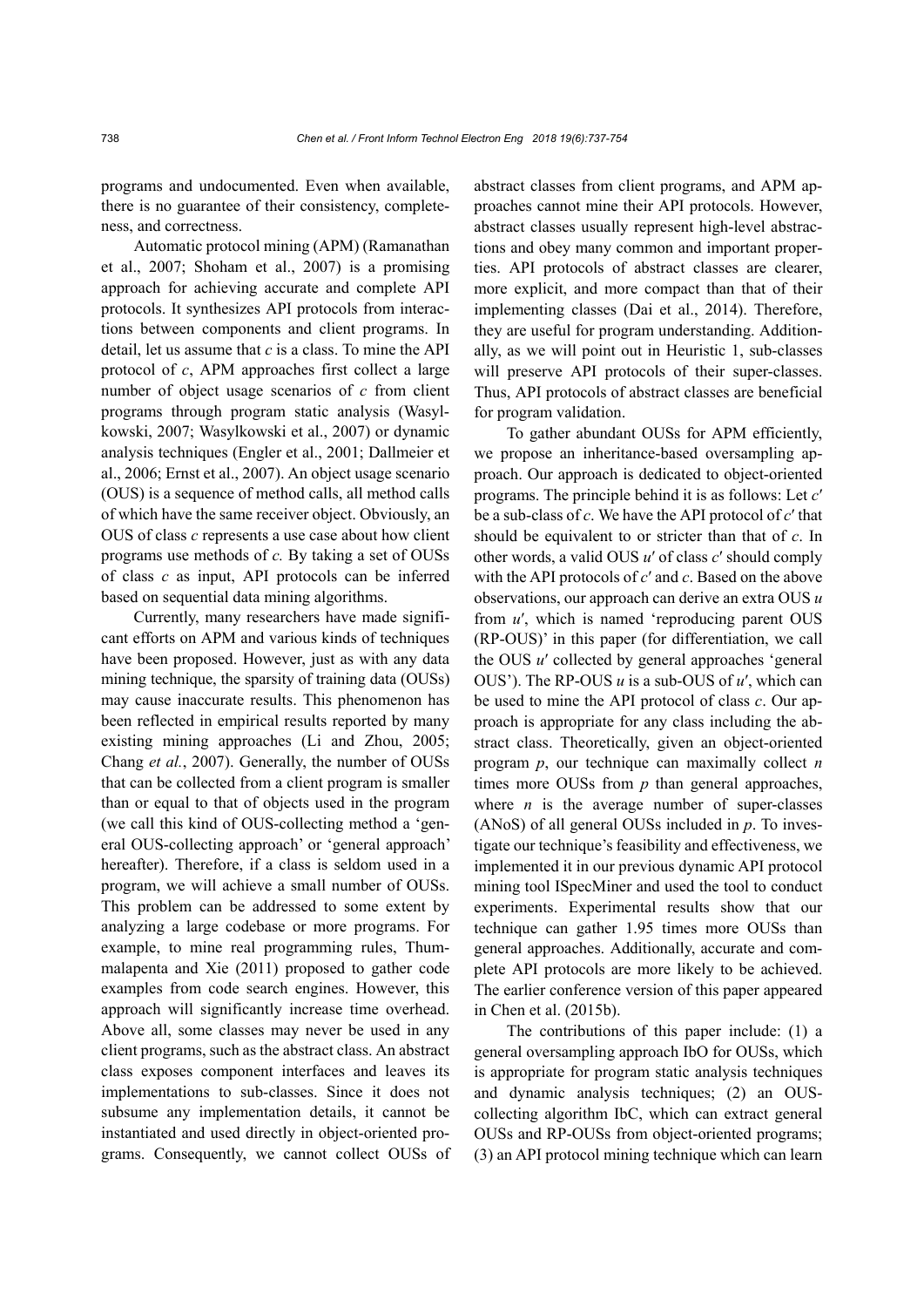the API protocol for super/abstract classes that are rarely used in programs directly; (4) investigations of the effect of our technique on mining API protocols and runtime overhead.

# **2 Background**

# **2.1 API protocols**

The API protocol is a kind of important program specification, which can be used for many tasks of software development. For example, according to API protocols, we can generate API documentations that can assist programmers in using APIs correctly. Additionally, we can verify a program against the API protocols. Each violation of an API protocol may be a program bug. Apart from that, API protocols can assist in generating typical test cases, which makes software testing become more efficient (Pradel and Gross, 2012). Since object-oriented programs are always designed based on the principle of high cohesion and low coupling, component interfaces or a public method of classes is likely to be datadependent and has temporal constraints (API protocols). If all APIs included in a protocol come from the same component or class, we call the API protocol a 'single-object protocol' or 'multi-object protocol'. Fig. 1 illustrates a single-object protocol and a multiobject protocol, which are excerpted from Shoham et al. (2007) and Pradel et al. (2012), respectively. Both protocols are described using finite state automata (FSA), where states represent internal states of involved objects and transitions represent method calls. The single-object protocol (Fig. 1a) consists of five public methods, which belong to the same JDK class java.security.Signature. In contrast, methods included in the multi-object protocol (Fig. 1b) come from two different classes: java.util.Collection and java.util.Iterator.

Since object-oriented programs are always designed based on the principle of high cohesion and low coupling, single-object protocols widely exist in programs and many effective automatic mining approaches have been proposed (Dallmeier et al., 2006; 2012; Shoham et al., 2007). The task of mining precise and complete multi-object protocols is a large challenge; it requires distinguishing related objects from large sets of interacting objects accurately. On the one hand, we should consider all object interactions to mine precise and complete protocols. On the other hand, large sets of interacting objects will lead to a very high computational overhead that compromises the usefulness of API protocol mining techniques (Dai et al., 2014). For simplicity and clarity, we present our technique based on single-object protocols in this work and, unless otherwise specified, API protocols refer to the single-object protocol hereafter.



**Fig. 1 Examples of a single-object protocol (a) and multi-object protocol (b)**

#### **2.2 Automatic API protocol mining techniques**

Since programmers are reluctant to write temporal constraints (API protocols), many APM techniques have been proposed. Currently, a commonly used approach is synthesizing API protocols from interactions between components and client programs. This approach represents the interactions between a component and its clients by a set of OUSs. Each OUS is a sequence of method calls regarding the component. By taking a set of OUSs as input, API protocols can be inferred based on sequential data-mining algorithms. For example, Alur et al. (2005), Wasylkowski (2007), and Lorenzoli et al. (2008) mined API protocols from OUSs based on grammar inference techniques (Cook and Wolf, 1998). The grammar inference technique takes a set of sentences as input and synthesizes an FSA grammar, which can generate the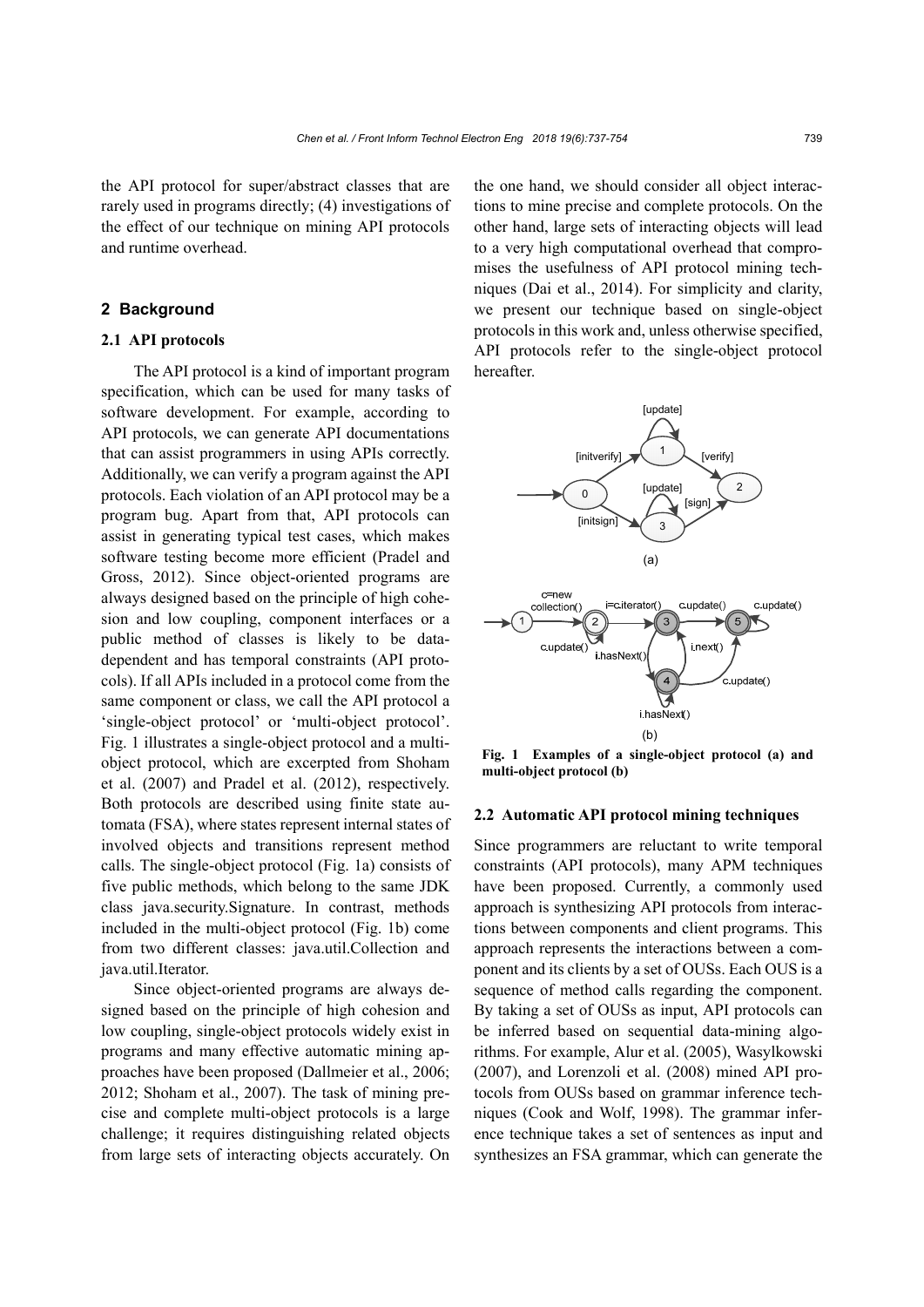input set of sentences. Relying on such techniques, an API protocol is described using one or multiple FSAs as shown in Fig. 1. Apart from that, some researchers (Ammons et al., 2002; Chen et al., 2015b) proposed to mine API protocols from OUSs based on probabilistic models. As shown in Fig. 2, this approach works in a two-phase mode. In the first phase, API protocols described using probabilistic models, such as the Markov model, are learned from OUSs. Then, the probabilistic models are transformed to FSA by eliminating infrequent states and transitions. Compared with FSA, probabilistic models have inherent abilities to tolerate noises, which are inevitable in OUSs collected from buggy programs (Chen et al., 2015a). In the experimental section, we investigate the effect of our technique based on probabilistic models.

# **2.3 OUS-collecting techniques**

Just as with any data-mining technique, to achieve useful API protocols, abundant training data (OUSs) should be provided. Generally, there exist two kinds of methods to collect OUSs from client programs: program static analysis (PSA) and program dynamic analysis (PDA). The PSA technique does not require running application programs. It collects OUSs from client programs by analyzing source code, bytecode, or other artifacts based on compiler technology (Chen et al., 2014; 2017). The PDA technique does not require source code as input. It gathers program execution traces (PETs) by running instrumented client programs with test cases generated manually or automatically. These two kinds of techniques have their own advantages and disadvantages and complement each other. The PSA technique (Wasylkowski, 2007; Wasylkowski et al., 2007) can cover all the program paths and can benefit from latent specifications (Engler et al., 2001), such as inferring relationships between variables based on their naming conventions, while it is tricky to deal with infeasible paths, complicated data structures, and pointer aliasing. The PDA technique (Engler et al., 2001; Dallmeier et al., 2006; Ernst et al., 2007) can be used more extensively, especially when source code is unavailable. In addition, the tricky problems in PSA can be avoided. However, its results largely depend



CIM model of class java.io.InputStreamReader (Sun Mar 22 11:45:15 CST 2015)

**Fig. 2 The working principle of mining API protocols based on probabilistic models**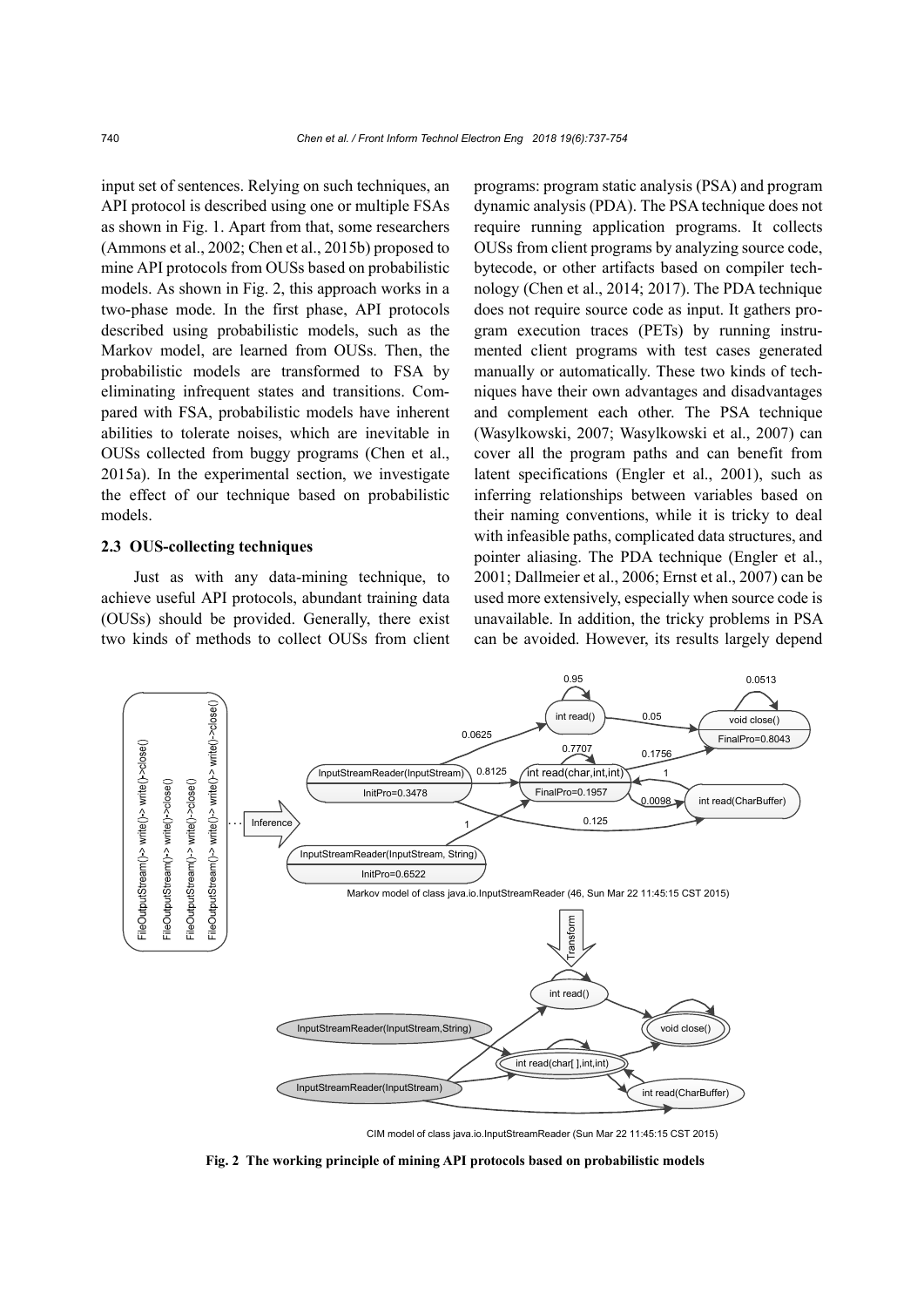upon input test cases. Whatever techniques for collecting OUSs, generally, the number of OUSs that can be gathered from a client program is smaller than or equal to that of objects used in the program. Therefore, if a class is seldom used in a program, we will achieve a small number of OUSs. Although this problem can be addressed to some extent by analyzing a large codebase or more client programs, significant time overhead will be incurred. Furthermore, it cannot work for abstract classes, which may never be used in any programs.

To resolve the above problem, we propose an inheritance-based oversampling approach for OUSs. Our technique can be used for PSA and PDA. Theoretically, it can maximally collect *n* times more OUSs from an object-oriented program than general approaches, where *n* is the ANoS of all general OUSs included in the program. Furthermore, our technique can achieve OUSs of abstract classes. Section 5 provides the details of our technique.

# **3 Preliminaries**

To elaborate our technique clearly, we provide some preliminaries on which our work is based. In this section, we first give the formal definition of OUS. Then, we introduce the inheritance relationship of object-oriented programs and present the definition of the owner classes.

#### **3.1 Object usage scenario**

**Definition 1** (Object usage scenario) Let PM(*c*) and  $\Phi(c)$  be the sets of public methods and objects instantiated by a class  $c$ , respectively. rec $(m)$  denotes the receiver object of a method call *m*. Given an object  $\alpha \in \Phi(c)$ , we use ous( $\alpha$ : *c*) to denote the object usage scenario (OUS) of *α* regarding *c*, which is a sequence of method calls  $\leq m_1, m_2, ..., m_k, \ldots > k \in \mathbb{N}$ . For each method call  $m_k \in \text{ous}(a: c)$ , we have  $m_k \in$  $PM(c) \wedge rec(m_k) = \alpha$ . For notational convenience, given an OUS  $u$ , we use  $\operatorname{rec}(u)$  and  $\operatorname{cls}(u)$  to denote the receiver object and the class of *u*, respectively, i.e., rec(ous(*α*: *c*))=*α*, cls(ous(*α*: *c*))=*c*. Additionally, we use  $OUS(c)$  to denote the set of OUSs regarding class *c*, that is,  $OUS(c) = \{ous(\alpha : c) | \alpha \in \Phi(c) \}$ . Furthermore, we extend the notations for sets to OUSs and have the following:

 $m \in u$  represents that *m* is a method call included in OUS *u*;

 ${u}$  denotes the set of method calls included in OUS *u*, i.e.,  $\{u\} = \{m | m \in u\}$ ;

 $\langle m_1, m_2 \rangle \in \mathcal{U}$  represents that  $\langle m_1, m_2 \rangle$  is a pair of method calls included in OUS *u*;

| $|u|$  denotes the length of OUS  $u$ , that is, the number of method calls included in *u*.

In words, an OUS records the interactions (specifically, the order of method calls) between a class and its client programs. Given a set of OUSs regarding a class, the API protocol of the class can be learned based on sequential-data mining techniques. To further clarify the concept of OUSs, we present an example that illustrates how to extract OUSs from a contrived program.

**Example 1** (Extracting OUSs from programs) Consider the contrived Java program shown in Fig. 3, which reads and writes data through JDK classes FileInputStream and FileOutputStream. Assume that the loop will iterate twice. According to Definition 1, we can gather the following OUSs from the program:

(1) ous(fis: FileInputStream): <FileInputStream(), read(), read(), close()>;

(2) ous(fos: FileOutputStream): <FileOutput-Stream(), write(), write(), close()>.

| 1 | FileInputStream fis=new FileInputStream("filepath");<br>2 FileOutputStream fos=new FileOutput- |
|---|------------------------------------------------------------------------------------------------|
|   | Stream("filepath");                                                                            |
|   | 3 bytell buffer=new byte[1024];                                                                |
| 4 | int count=0:                                                                                   |
| 5 | while((count=fis.read(buffer))!=-1) {                                                          |
| 6 | fos.write(buffer, 0, count);                                                                   |
|   |                                                                                                |
| 8 | $f$ is.close $()$ ;                                                                            |
| 9 | $f$ os.close $()$ ;                                                                            |
|   |                                                                                                |

**Fig. 3 An example of Java program**

As we can see, both OUSs consist of four method calls. The method calls included in OUS 1) are called upon the object fis (receiver object), which is instantiated by class FileInputStream. Similarly, the receiver object and class of OUS 2) are fos and FileOutputStream, respectively.

From Definition 1, we have

$$
|\text{OUS}(c, p)| \le |\phi(c, p)|,\tag{1}
$$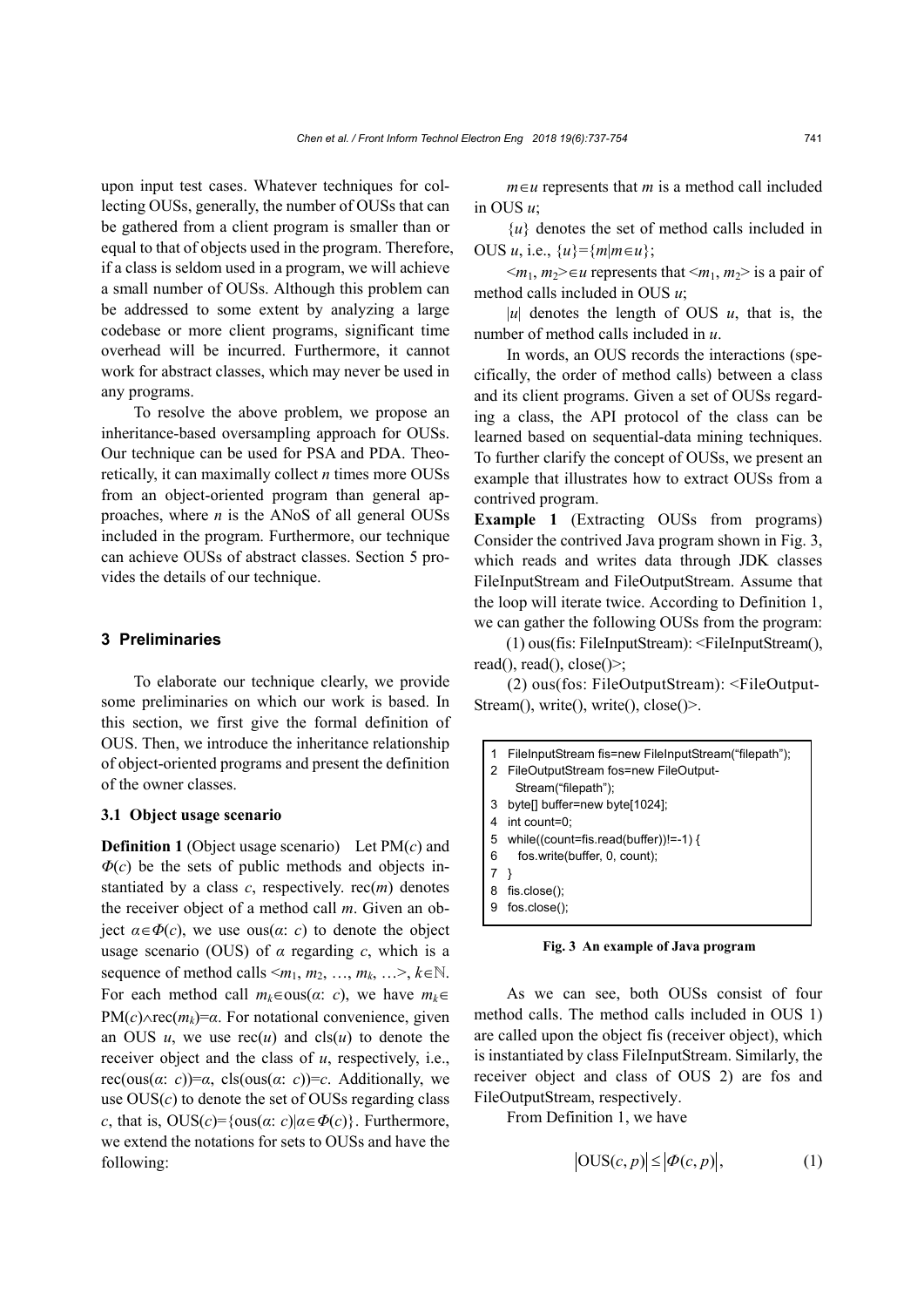where  $OUS(c, p)$  denotes the set of OUSs collected from a program *p* regarding class *c*.  $\Phi(c, p)$  represents the set of objects instantiated by class *c* in program *p*. Additionally, if a class is seldom used in a program, insufficient OUSs regarding the class will be achieved. What is worse is that, if a class has never been instantiated in a program (e.g., abstract classes), we can achieve nothing regarding the class.

# **3.2 Inheritance relationship of object-oriented programs**

Let *e* be a class. We use PM(*e*) to denote the set of public methods of *e*, which can be accessed outside of *e*. If *c* is a sub-class of *e*, we have  $PM(c) \supset PM(e)$ ; that is, a sub-class will inherit all public methods from its super-classes (in this work, we consider only public methods because API protocols always subsume public methods). Additionally, we have the following definition regarding the inheritance relationship:

**Definition 2** (Owner class) Let *m* be a public method of class  $c$ , i.e.,  $m \in PM(c)$ . We call the superclass *e* of *c* that satisfies requirement  $m \in PM(e)$  and owner class of *m*. All owner classes of *m* from *c* form a set, which is defined as follows:

$$
ONRCLS(m, c) = \forall_{e \in SUBCLS(c)} \big( m \in PM(e) \big), \quad (2)
$$

where SUPCLS() denotes the set of super-classes.

Note that not all super-classes are owner classes. Given a method  $m \in PM(c)$ , we have ONRCLS $(m, c)$  $\text{SUPCLS}(c)$ . Consider the inheritance tree regarding classes  $A_0$ ,  $A_1$ ,  $B_0$ ,  $B_1$ ,  $B_2$ , and X shown in Fig. 4. Assume that  $m_x \in PM(X)$  is a method inherited from class *B*<sub>1</sub>. We should have  $m_x \in PM(B_2)$ ,  $m_x \in PM(B_1)$ . According to Definition 2, we have ONRCLS $(m_x, X)$ =  ${B_2, B_1}$ , while SUPCLS(*X*)={ $A_1, A_0, B_2, B_1, B_0$ }.



**Fig. 4 An example of the inheritance tree**

# **4 Motivating example**

From Section 3.1, we can see that insufficient OUSs will be achieved if a class is seldom used in a program. In this section, we present an example that motivates our technique of oversampling OUSs.

Consider the top program shown in Fig. 5b, which reads data from a file via JDK class java.io. FileReader. If the loop iterates twice, an OUS ous(rd: FileReader) as shown in Fig. 5c will be extracted from the program. On the other hand, via substituting class FileReader with its super-class java.io.InputStream-Reader (the inheritance relationship is shown in Fig. 5a), we can derive a new program as shown in the bottom of Fig. 5b. The derived program is valid and



**Fig. 5 Motivating example: (a) inheritance relationship; (b) class substitution; (c) OUS derivation**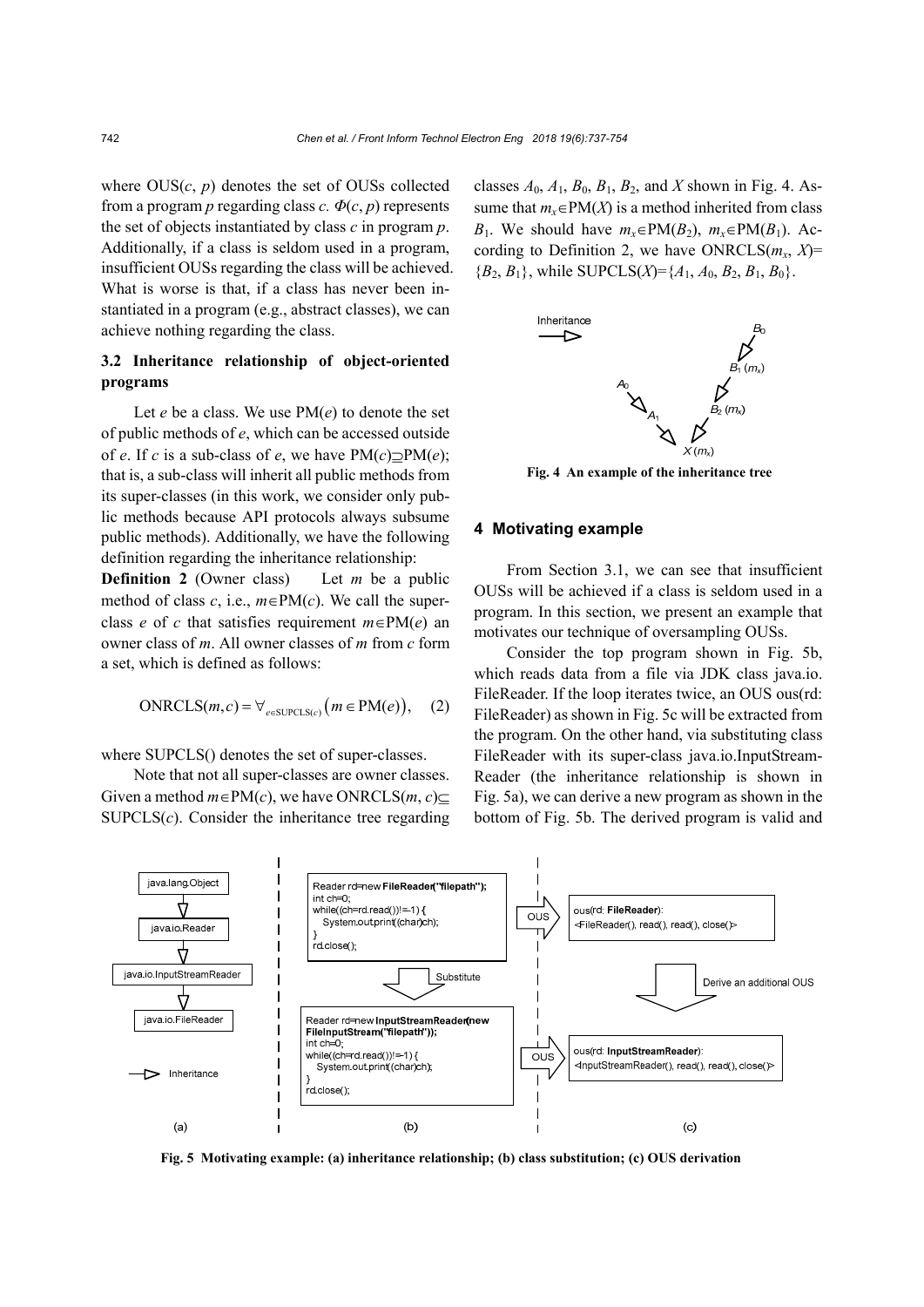functionally equivalent to the original program. Additionally, from the derived program, we can extract an OUS ous(rd: InputStreamReader) as shown in Fig. 5c. The above phenomenon gives us an inspiration that we may derive an OUS regarding a class from OUSs of its sub-classes.

Note that substituting a super-class for subclasses may not achieve a valid program because a super-class may not be an owner class of all invoked methods. For example, if we substitute the class FileReader in the top program of Fig. 5b with the super-class java.lang.Object, we will achieve an invalid program because the super-class is not an owner class of the invoked methods read() and close(). In this case, we should extract common methods from an OUS and form a derived OUS. Section 5 provides details of our technique.

# **5 Our technique**

#### **5.1 Inheritance-based oversampling of OUSs**

To achieve sufficient OUSs for APM, we propose an oversampling approach based on the inheritance relationship among classes. Given an OUS *u*, our inheritance-based oversampling (IbO) approach can derive multiple OUSs from *u*.

Our technique is based on the following heuristic in terms of the inheritance relationship among classes:

**Heuristic 1** Let *M* and *c* be a set of methods and a class, respectively. We use  $\rho(M, c)$  to denote the API protocol regarding *M* imposed by *c*. Given a sub-class *c'* of *c*, we have  $\rho(PM(c), c') \leq \rho(PM(c), c)$ , where  $\leq$ means that protocol  $\rho(PM(c), c')$  is equivalent to or stricter than *ρ*(PM(*c*), *c*).

In other words, the implementation of a subclass should not violate the API protocols imposed by its super-classes.

We make the heuristic based on the following literature: (1) From the perspective of data abstraction and hierarchy (Liskov, 1987), a subtype is one whose objects provide all the behavior of objects of another type (the supertype) plus something extra. (2) According to the substitution property (Bruce and Wegner, 1986), given two types *S* and *T*, if for each object  $\alpha \in \Phi(S)$  there is an object  $\beta \in \Phi(T)$  such that for all programs *P* defined in terms of *T*, the behavior of *P* is unchanged when  $\alpha$  is substituted for  $\beta$ , then *S* is a subtype of *T*.

The above data abstraction and hierarchy principles are supported by linguistic mechanisms in many object-oriented programming languages, such as Simula 67, CLU, Smalltalk, and Java. A typical case in Java language is the exception handling mechanism. In Java programs, a method can incur exceptions through the throw statement. What is interesting is that, when a method is re-implemented in a sub-class, the exceptions thrown in super-classes should be inherited. For example, assume that *E* is the set of exceptions thrown by a method *m* defined in class *A*. When we overwrite the method *m* in a sub-class *A*′ of *A*, all exceptions in *E* should be thrown; that is, *A*′ should not violate restrictions on exceptions imposed by *A*. Our case is similar to the exception handling mechanism. What is different is that we consider the constraints regarding the order of calls of methods rather than the exceptions.

In conclusion, according to the data abstraction and hierarchy principle, we know: a subtype should not violate the API protocols imposed by its supertypes regarding inherited methods; otherwise, the substitution property cannot be satisfied. What may occur is that the subtype has a stricter API protocol than supertypes.

Relying on the above analysis, we reach the following theorem:

**Theorem 1** (Existence of reproducing parent OUSs) Assume that *c*′ is a sub-class of *c*. PM(*c*) denotes the set of public methods of class *c*. For simplicity, we use  $\rho(c)$  to denote  $\rho(PM(c), c)$ . Given an OUS  $u' \in OUS(c')$ that satisfies  $\rho(c')$ , there exists a reproducing parent OUS (RP-OUS)

$$
u < m_1, m_2, m_i, \dots, m_j, \dots > , \quad i, j \in \mathbb{N}, \tag{3}
$$

 $m_i$ ,  $m_i \in PM(c) \land \leq m_i$ ,  $m_i \geq \in u'$ , such that *u* satisfies  $\rho(c)$ . **Proof** (Proof by contradiction) Given a pair of method calls *h* and an API protocol *ρ*, we use *h* NPT *ρ* to denote that *h* cannot be accepted by *ρ*. Assume that *u* does not satisfy  $\rho(c)$ . We should have

$$
\exists  \in u,  \text{NPT}\rho(c). \tag{4}
$$

On the other hand, from Theorem 1, we have

$$
\forall < m_i, m_j > \in u, \quad < m_i, m_j > \in u'. \tag{5}
$$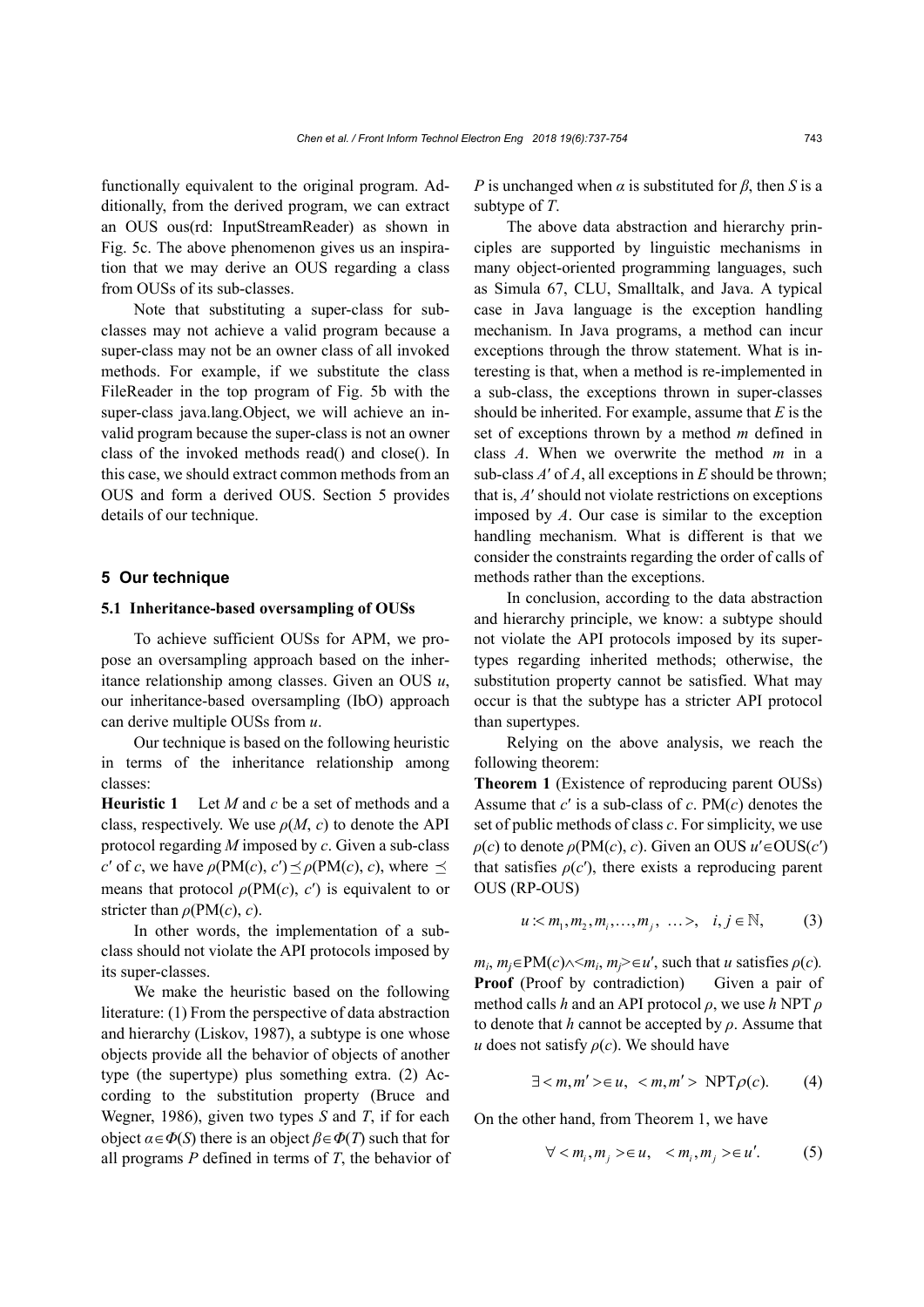Thus, we have

$$
\exists \in u', \text{NPT}\rho(c).
$$
 (6)

Since *m*,  $m' \in \{u\}$ , we have

$$
\exists \in u', \text{NPT}\rho(\{u\},c). \quad (7)
$$

On the other hand, according to Heuristic 1, we have  $\rho({u}, c') \leq \rho({u}, c)$ . Therefore, we have

$$
\exists \in u', \text{NPT}\rho(\{u\},c').
$$
 (8)

Since  $\{u\} \subset PM(c')$ , we have

$$
\exists \in u', \text{NPT}\rho(c').
$$
 (9)

Consequently, we find that *u'* does not satisfy  $\rho(c')$ , which is a contradiction.

Theorem 1 implies an approach to derive an extra RP-OUS *u* from *u*′, where *u* can be used to train the API protocol of a super-class. For notational convenience, we denote  $u$  by rp-ous $(u', c)$ , where  $u'$  is called the source OUS of *u*, and *c* is the class of *u*. Note that an RP-OUS and its source OUS have the same receiver object and different classes, that is, rec(*u*)=rec(*u'*), cls(*u*) $\neq$ cls(*u'*). All RP-OUSs derived from *u*′ form a set

$$
RP-OUS(u') = \{u \mid rp\text{-}ous(u', c) \land c \in \text{SUPCLS}(\text{cls}(u'))\}.
$$
\n(10)

To differentiate between RP-OUSs, we call the OUS that can be extracted from a program directly (i.e., the OUS without source OUSs) 'general OUS'. Additionally, we come to the following conclusion with respect to RP-OUSs and general OUSs:

**Theorem 2** (Maximum number of RP-OUSs) Let *G* be the set of general OUSs gathered from a program *P*.  $R = \bigcup_{u \in G} RP\text{-}OUS(u)$  is the set of RP-OUSs achieved from *P*. We have  $|R| \leq d \times |G|$ , where

$$
d = \sum_{u \in G} | \text{SUPCLS}(\text{cls}(u)) | / |G|
$$

is the ANoS of all OUSs included in *G* (a super-class of OUS  $u$  refers to that of  $cls(u)$ .

**Proof** According to Eq. (1), we have

$$
\forall u \in G, \ |\text{RP-OUS}(u)| \le |\text{SUPCLS}(\text{cls}(u))|. \quad (11)
$$

By summing up the total number of RP-OUSs and super-classes of *u* through *G*, we have

$$
\sum_{u \in G} |\text{RP-OUS}(u)| \le \sum_{u \in G} |\text{SUPCLS}(\text{cls}(u))|.
$$
 (12)

Obviously, according to the characteristics of the set union operation, we have

$$
\left| \bigcup_{u \in G} \text{RP-OUS}(u) \right| \le \sum_{u \in G} |\text{RP-OUS}(u)|. \tag{13}
$$

Based on the above analysis, we have

$$
\left| \bigcup_{u \in G} \text{RP-OUS}(u) \right| \leq \sum_{u \in G} |\text{SUPCLS}(\text{cls}(u))|, \quad (14)
$$

that is,

$$
|R| \le d \times |G|.
$$
 (15)

In words, the RP-OUSs that can be achieved from a program is maximally *n* times the number of general OUSs, where *n* is the ANoS of all general OUSs included in the program. The maximum value is achieved when each super-class corresponds to an RP-OUS. However, as illustrated in Example 2, this case may not be satisfied in practice.

**Example 2** (Deriving RP-OUSs from general OUSs) Consider the Java programs illustrated in Fig. 6. The four classes A0, A1, A2, and A3 have the following inheritance relationships: class A1 inherits from A0, class A2 inherits from A1, and class A3 inherits from A2. Since a sub-class will inherit public methods of its super-classes, the public methods subsumed by each class are listed in Table 1 (methods inherited from super-classes are in italic). Assume that we have an OUS  $u' \in OUS(A3)$ :  $\leq m11$ , m12, m31, m32, m20, m23, m33>. According to Theorem 1, we can achieve the following RP-OUSs:

rp-ous(
$$
u'
$$
, A1):  $\langle m11, m12 \rangle$ ;

rp-ous(*u*′, A2): <m11, m12, m20, m23>.

As we can see, two RP-OUSs are derived from *u*′, corresponding to super-classes A1 and A2. As to super-class A0, since OUS *u*′ does not subsume any methods of A0, we cannot derive an RP-OUS from *u*′ regarding this class.

In conclusion, the number of OUSs that can be extracted from a program by general approaches is smaller than or equal to the number of objects used in the program. Relying on the inheritance relationship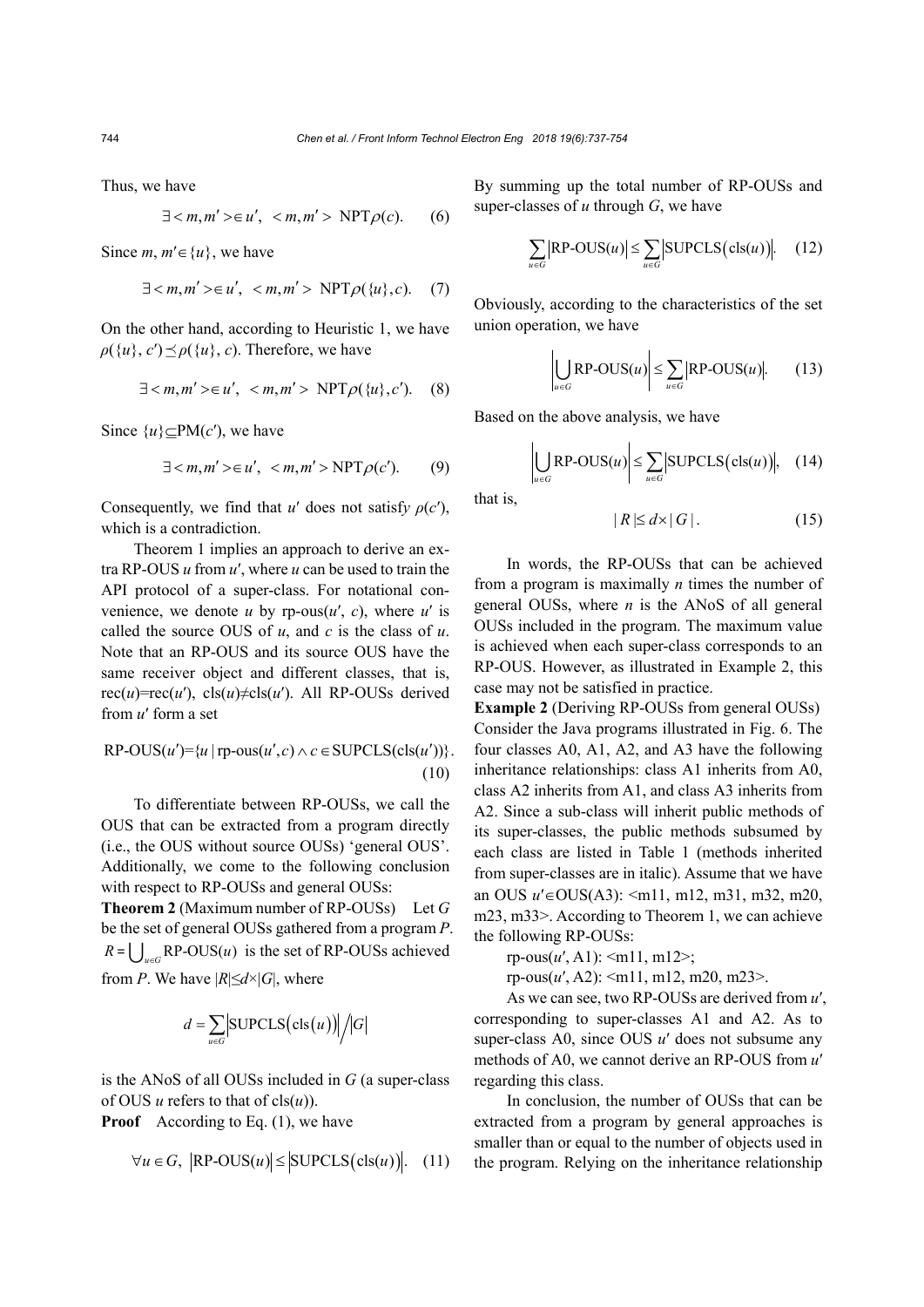among classes, our oversampling technique can maximally derive *n* times more OUSs (RP-OUSs), where *n* is the ANoS of all general OUSs included in the program.

**Table 1 Public methods of classes with inheritance relationships** 

| Class          | Public methods                                      |
|----------------|-----------------------------------------------------|
| A0             | m01, m02, m03                                       |
| A <sub>1</sub> | m01, m02, m03, m11, m12, m13                        |
| A <sub>2</sub> | $m01, m02, m03, m11, m12, m13, m21, m22, m23$       |
| A <sub>3</sub> | $m01, m02, m03, m11, m12, m13, m21, m22, m23,$      |
|                | m <sub>31</sub> , m <sub>32</sub> , m <sub>33</sub> |

| public class A0{                                                                                                  | public class A1 extends A0{                                                                                       |
|-------------------------------------------------------------------------------------------------------------------|-------------------------------------------------------------------------------------------------------------------|
| public $AO(\mathcal{X})$                                                                                          | public A1(){}                                                                                                     |
| public void m01(){}                                                                                               | public void m11(){}                                                                                               |
| public void m02(){}                                                                                               | public void m12(){}                                                                                               |
| public void m03(){}                                                                                               | public void m13(){}                                                                                               |
|                                                                                                                   | ł                                                                                                                 |
| (a)                                                                                                               | (b)                                                                                                               |
| public class A2 extends A1{<br>public $A2()$<br>public void m21(){}<br>public void m22(){}<br>public void m23(){} | public class A3 extends A2{<br>public $A3()$<br>public void m31(){}<br>public void m32(){}<br>public void m33(){} |
| (C)                                                                                                               | (d                                                                                                                |
|                                                                                                                   |                                                                                                                   |

**Fig. 6 Program examples illustrating the inheritance relationship among classes: class A1 (b) extends class A0 (a); class A2 (c) extends class A1 (b); class A3 (d) extends class A2 (c)**

#### **5.2 Inheritance-based OUS collection**

In this subsection, we integrate our IbO technique with PDA and propose an inheritance-based OUS collection (IbC) algorithm. IbC supports IbO and works in an online mode; that is, it proceeds with each method event of PETs sequentially. Since it does not require loading all PETs into memory at one time, minimum space overhead will be incurred.

# 5.2.1 Program execution traces

To simplify the introduction of our technique, we neglect technical details about PDA. Our IbC algorithm directly takes PETs, the output of PDA techniques, as the input. A PET consists of a sequence of method events. Each method event encapsulates all necessary information regarding a method call. In this study, we describe it based on the following format: <MT>:<TS>:<TID>:<CN>:<MN>:<OID>.

<MT> is the type of method event, including the general method event (type 'G') and the reproducing parent method event (RP method event, type 'R'). The general and RP method events are the basic elements of general OUSs and RP-OUSs, respectively. Generally, method events included in a primitive PET are general method events.

<TS> is the time stamp of method events, the value of the system timer at the time when a method event occurs.

<TID> is the identifier of the thread that raises a method event.

 $<$ CN $>$  is the full qualified name of the class defining the entered method.

<MN> is the signature of the entered method.

<OID> is the identifier of the receiver object referenced to by this. It is zero if the entered method is static. To simplify the introduction of our technique, we exclude the static method from consideration.

For notational convenience, given a method event *e*, we use *e.t* ( $t \in \{\leq M\}$ ),  $\leq$ TS),  $\leq$ TID),  $\leq$ CN),  $\langle MN \rangle$ ,  $\langle OID \rangle$ }) to denote the above attributes regarding *e*.

# 5.2.2 Extracting OUSs from PETs

Given a PET  $t$ , the objective of IbC is to categorize the set of method events included in *t* into different groups. Each ordered group corresponds to an OUS, which consists of method events with the same attributes <TID>, <CN>, and <OID>. IbC addresses this classification problem based on the following function:

$$
f(e) = \text{bkdrhash}(e.\text{TID} + e.\text{CN} + e.\text{OID}), \quad (16)
$$

where *e* is a method event, bkdrhash() is a commonly used hash function proposed by Brian Kernighanm and Dennis Ritchie (Kernighan and Ritchie, 1988; Skala and Petruska, 2014). The hash function can uniformly map a string to an integer. Since method events included in an OUS have the same <TID>, <CN>, and  $\langle$ OID $>$ , we use the results of  $f()$  to uniquely label a group (OUS). After the classification, OUSs can be achieved by ordering method events in each group in terms of the <TS> attribute (this step is not necessary if we classify method events sequentially). The above method can extend to RP-OUSs straightforwardly. In detail, for each method event *e*, we derive a set of RP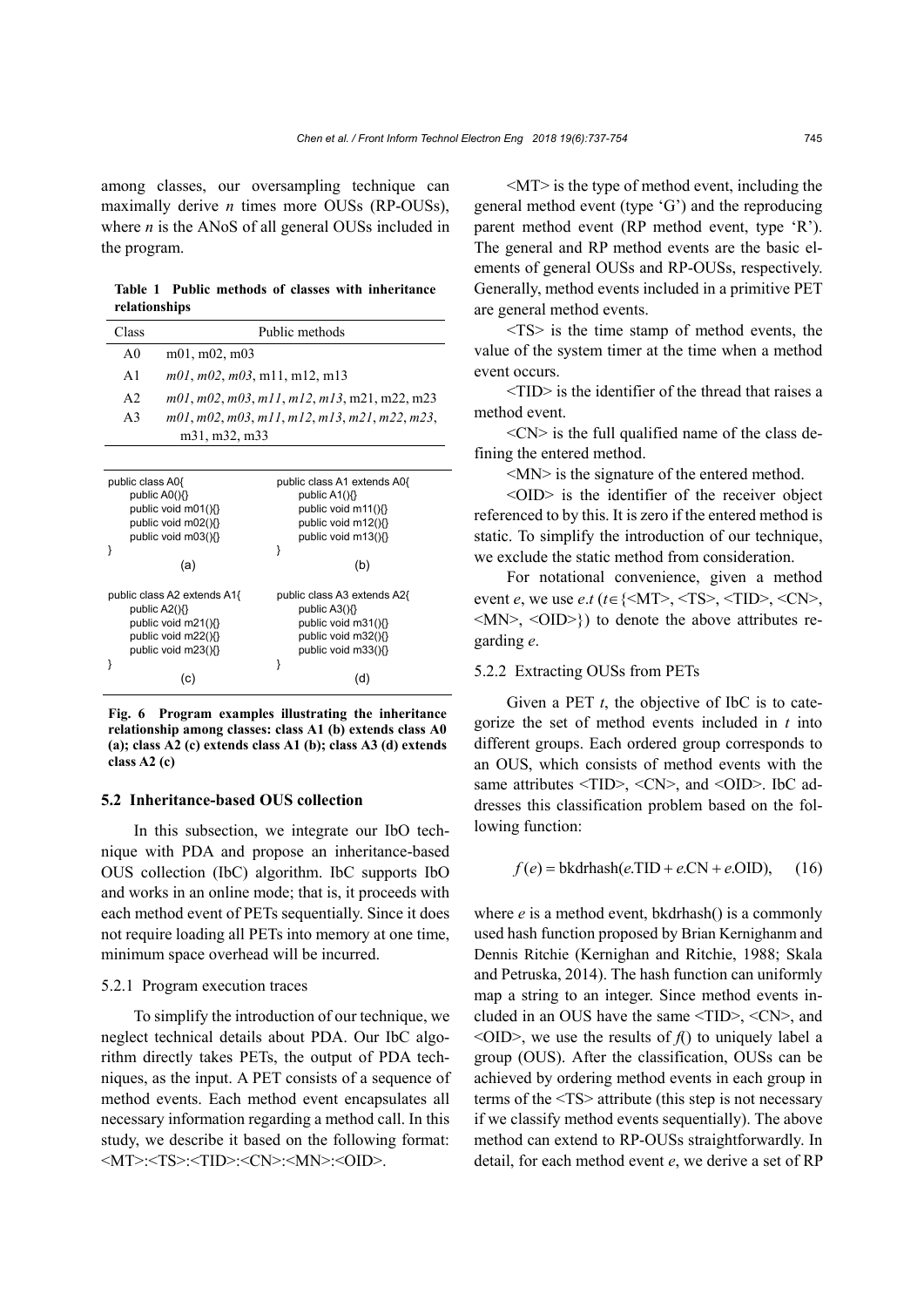method events regarding *e* as follows:

$$
RPME(e) = \{e' | e'.MT = 'R' \land e'.TS = e.TS
$$
  
 
$$
\land e'.TID = e.TID \land e'.MN = e.MN
$$
  
 
$$
\land e'.OID = e.OID \land e'.CN = p,
$$
  
 
$$
p \in ONRCLS(e.MN, e.CN)\}.
$$
 (17)

For notational convenience, given an RP method event  $e' \in \text{RPME}(e)$ , we call *e* the source method event of *e*′. The RP method event is similar to the general method event except for <MT> and <CN> attributes (the <MT> value of an RP method event is 'R' rather than 'G', and the <CN> value of an RP method event is an owner class of its source method event's <MN> value). By applying the same classification strategy used for general method events to RP method events, we can achieve RP-OUSs.

The outline of our IbC algorithm is presented in Algorithm 1. As we can see, it leverages a data structure *H* to store OUSs. The data structure is a set of queues, which are organized into a hash table (Fig. 7). Each entry is a key-value pair. The key uniquely identifies an OUS, which is computed based on Eq. (2). The value is a queue used to save method events of the OUS. Relying on the hash table, IbC processes method events in a PET sequentially. For each method event, it computes the identifier cid of the OUS to which the method event belongs and then pushes the method event into the corresponding queue *H*[cid]. Additionally, to achieve RP-OUSs, for each method event *e*, IbC derives the set of RP method events regarding *e* by calling function RPEventSet(*e*). After that, the set of RP method events are added to the end of the input PET, and they will also be grouped into the hash table.

# **Algorithm 1** Inheritance-based OUS extraction

**Input:** *t*, a PET achieved by the PDA technique.

**Output:** *S*, the set of OUSs implicit in *t*.

**Notation:** cid, the identifier of a group (OUS); *H*, a hash table, where the key is the identifier of a group, and the value is a queue used to save method events;  $E_{\text{rp}}$ , the set of RP method events derived from a general method event. **Methods:** 

- 1 **for** each method event  $e \in t$  **do**
- 2 cid←bkdrhash(*e*.TID+*e*.CN+*e*.OID)
- 3 Push *e* into the queue *H*[cid]
- 4**if** *e.*MT*=*"G" **then**

5 *E*rp←call RPEventSet(*e*) 6 Add  $E_{rp}$  to the end of *t* 7 **end if** 8 **end for** 9 Copy data from *H* into *S* 10 Output *S*

Given a general method event *e*, function RPEventSet() derives the set of RP method events from *e* based on the following approach. First, it computes the set of owner classes of *e.*MN from *e.*CN by calling function OwnerClassSet(*e*). Then, for each owner class, an RP method event is composed and output. From the outline of function OwnerClassSet(), we can see that a queue *Q* is used. With the help of the queue, function OwnerClassSet() finds owner classes along the inheritance tree from the bottom up using a breadth-first searching approach. In detail, it first pushes all direct super-classes of *e*.CN into *Q*. Then, for each class *c* popped from *Q*, it checks whether *c* is an owner class. If *c* is an owner class, we add it to the output set *W* and push all its direct super-classes into *Q*. Note that if *c* is not an owner class, it is not necessary to continue checking its super-classes, because it is certain that they are not owner classes either.

# **Function** RPEventSet(*e*)

| <b>Parameter:</b> e, a general method event.                             |
|--------------------------------------------------------------------------|
| <b>Output:</b> $E_{\rm m}$ , the set of RP method events derived from e. |
| <b>Notation:</b> $W$ , the set of owner classes of $e$ .                 |
| Methods:                                                                 |
|                                                                          |

- 1. *W*←call OwnerClassSet(*e*).
- 2. **for** each owner class  $c \in W$  **do**
- 3. Compose an RP method event *e*′, such that *e*′.MT ="R"*e*′.TS=*e*.TS*e*′.TID=*e*.TID*e*′.MN =*e*.MN*e*′.OID=*e*.OID*e*′.CN=*c*
- 4. Add *e*′ into *Erp*
- 5. **end for**
- 6. Output *Erp*



**Fig. 7 The data structure used by IbC**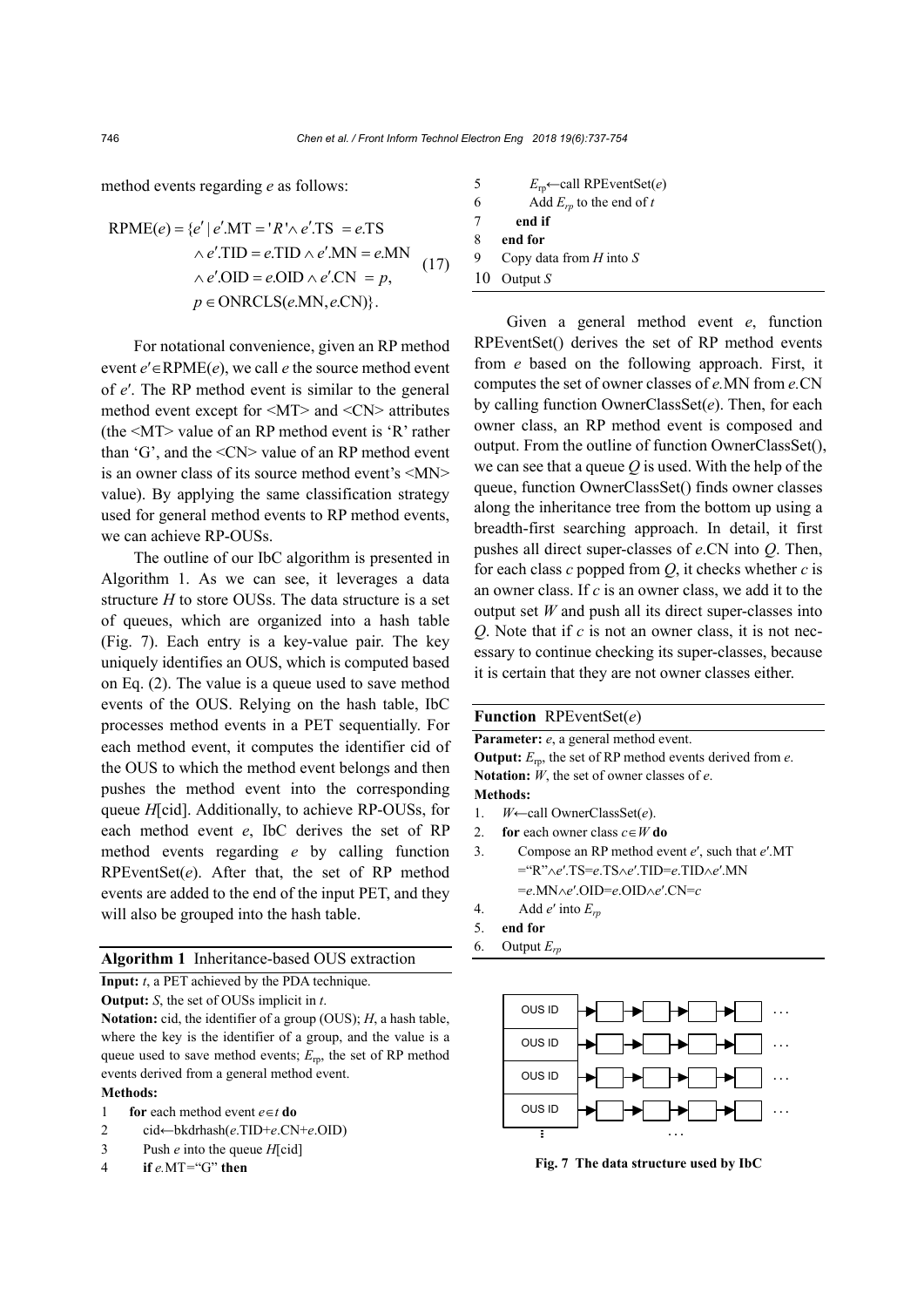Parameter: *e*, a general method event. **Output:** *W*, the set of owner classes of *e.*MN from *e.*CN, i.e., ONRCLS(*e*.MN, *e*.CN).

**Notation**: *Q*, a queue used to save classes.

#### **Methods:**

- 1. Find all direct super-classes of *e*.CN and push them into *Q*
- 2. **while** *Q* is not empty **do**
- 3. Pop the top class *c* from *Q*
- 4. **if**  $e.MN \in PM(c)$  **then**
- 5. Add *c* into *W*
- 6. Find all direct super-classes of *c* and push them into *Q*
- 7. **end if**
- 8. **end while**
- 9. Output *W*

#### 5.2.3 Time and space complexity

As illustrated in Algorithm 1, the IbC algorithm consists mainly of a loop, which processes method events in a PET sequentially. Let *t* be the input PET. The loop will iterate |*t*| times. For each general method event  $e \in t$ , IbC calls function RPEventSet() to compute the set of RP method events. The RPEventSet() function comprises a function call of OwnerClassSet() and a loop which iterates through all owner classes. In the worst case, the number of owner classes equals that of super-classes. Thus, let *d* be the ANoS of all method events (a super-class of a method event *e* refers to that of *e*.CN). The time complexities of function RPEventSet() and IbC should be *O*(2×*d*) and  $O(2 \times d \times |t|)$ , respectively. On the other hand, it is quite reasonable to assume *d* to be a constant because, in general, the set of super-classes has a limited size. Consequently, the IbC algorithm has a time complexity of  $O(|t|)$ .

Since IbC works in an online mode, it has a low demand on the memory. The primary space overhead introduced by IbC is the hash table *H* used to save OUSs, which has the same size as the input PET *t*. Although functions RPEventSet() and OwnerClass-Set() also lead to some memory overhead (such as the set of owner classes *W* and queue *Q* used to save super-classes), it is within a limited size and can be taken as a constant. Therefore, the space complexity of IbC is  $O(|t|)$ .

In conclusion, IbC is an effective and efficient OUS-collecting algorithm, which has a linear time and space complexity. Compared with general OUScollecting approaches (which can collect only general OUSs), IbC can collect general OUSs and RP-OUSs. Although we introduce IbC based on PDA techniques in this study, IbO is a general approach and is also appropriate for PSA.

# **6 Evaluation**

To evaluate our technique, we implemented it in our previous prototype tool ISpecMiner and used the tool to conduct experiments. In this section, we first introduce our dynamic API protocol miner ISpec-Miner. Then, we present subjects used in our evaluation. Finally, we conduct several experiments and investigate the following issues:

1. Is our technique effective in terms of mining API protocols?

2. Is the cost (in terms of runtime overhead) of using our technique affordable in practice?

#### **6.1 Prototype tool ISpecMiner**

ISpecMiner is a dynamic program specification mining tool developed based on Java 1.6 (Chen et al., 2015a). It leverages the Java agent (Caserta and Zendra, 2014) technique and Javassist (http://en.wikipedia. org/wiki/Javassist; Skala and Petruska, 2014; Tatsubori et al., 2001) to extract OUSs from Java programs dynamically, and then infers class temporal specifications (API protocols). The most distinguishing characteristic of ISpecMiner is that it describes program specifications using a probabilistic model extended from the Markov chain, which has an inherent ability to tolerate noise. Furthermore, since ISpec-Miner learns program specifications in an online mode, mined specifications can evolve persistently.

For comparison tests, we implemented both a general OUS-collecting algorithm and our IbC in ISpecMiner. The general OUS-collecting algorithm is similar to IbC shown in Algorithm 1. The difference is that it does not subsume the if-then statement and cannot collect RP-OUSs. For notational convenience, we denote ISpecMiner integrated with the general OUS-collecting algorithm and IbC ISpecMiner-1 and ISpecMiner-2 separately. The latest version of ISpec-Miner can be obtained at http://www.ispecminer.com.

# **6.2 Subjects**

Our evaluation is based on two sets of subjects. The first set of subjects (Table 2) is composed of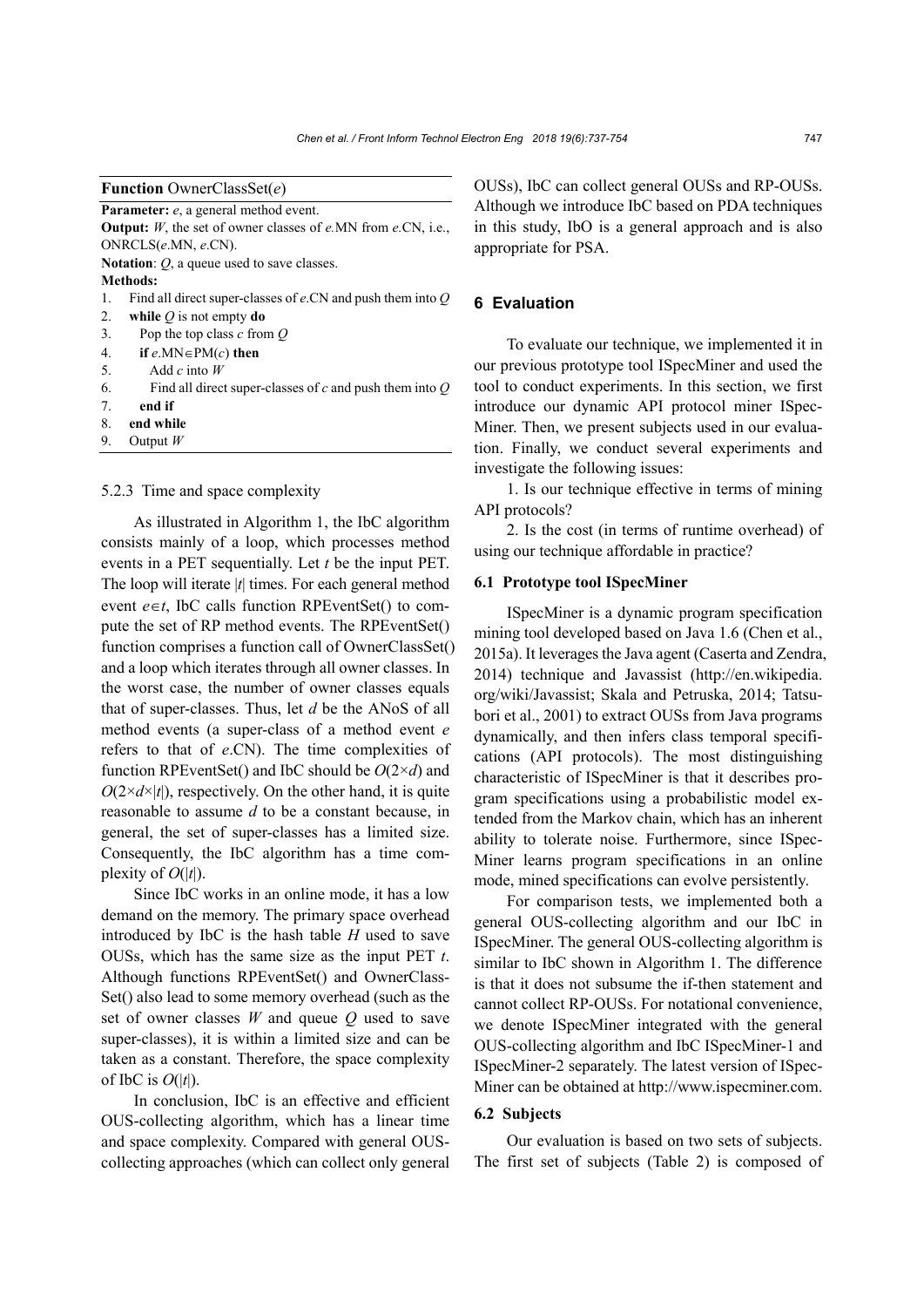real-world Java programs. We selected these programs based on the following considerations:

1. Open source software. Though ISpecMiner is a dynamic specification mining tool and the source code is not necessary, it is helpful for us to figure out problems encountered in experiments and validate results.

2. Programs coming from various domains. Programs from various areas may avoid the biases existing in our evaluation.

**Table 2 The first set of subjects used for evaluation**

| Subject                | Version | Description                                         | KL oC |
|------------------------|---------|-----------------------------------------------------|-------|
| FreeMind               | 09      | Mind-mapping software                               | 22    |
| RapidMiner             | 5.3     | Environment for machine<br>learning and data mining | 513   |
| SQuirreL<br>SQL client | 34      | Java SQL client                                     | 253   |
| OpenProj               | 1.4     | Project management<br>software                      | 120   |

KLoC: kilo lines of code

The second set of subjects (Fig. 8) is an assembly of four orchestrated Java programs, designed to measure the runtime overhead of our technique.

# **6.3 Investigation of API protocols mined with our technique**

To investigate the effect of our method on mining API protocols, we used ISpecMiner-1 and ISpecMiner-2 to mine API protocols from several real-world Java programs separately, and then compared the achieved protocols. The subject programs are shown in Table 2, each run with manual input data. We configured ISpecMiner-1 and ISpecMiner-2 to instrument the classes shown in Table 3 and their super-classes (except for java.lang. Object). The reasons that we selected these classes are: (1) they are commonly used in various kinds of Java programs; (2) they have more than one super-class. Thus, in an ideal case, a general OUS of these classes will derive at least one RP-OUS. Note that due to some technical reasons, we excluded the common super-class java. lang.Object from instrumentation and neglected it when counting the number of super-classes. Take as an example the class java.io.FileInputStream shown at the second row of Table 3. It has two super-classes java.io.InputStream and java.lang.Object. According to our counting method, the number of its superclasses is one.

The statistical results of the API protocols mined by ISpecMiner-1 and ISpecMiner-2 are presented in Table 4. We investigated 19 classes in all, inclusive of the classes listed in Table 3 and their super-classes (in italics). For each class, we presented the number of OUSs and API protocols achieved by ISpecMiner-1 and ISpecMiner-2, respectively. Additionally, the comparison results of the API protocols are given. Overall, ISpecMiner-1 collected 8539 OUSs and

```
private static void test LinkedList(){<br>Queue<String> queue = new LinkedList<String>();
                                                                                                               private static void test Stack(){
                                                                                                                        Stack<String> s = new Stack<String>();<br>s.push("hello");
        gueuesstring<br>String str;<br>int i = 0;
                                                                                                                         s.push("world");<br>s.push("world");<br>s.push("instrumentation technique");
        queue.offer("Hello");<br>while(i < 100){<br>str=queue.poll();
                                                                                                                         s.push("instrumentation t<br>s.push("This is a test");<br>while(!s.empty())<br>s.boo();
                System.out.print(str);<br>queue.offer("hello");<br>i++;
                                                                                                                         s.pop();<br>s.pop();<br>s.push("test the time overhead of instrumentation");
                                                                                                                         if(!s.isEmpty())<br>s.removeAllElements();
        System.out.println():
\overline{\mathbf{r}}\mathbf{I}\qquad \qquad \textbf{(a)}\qquad \qquad \textbf{(b)}private static void test_FileReader(){<br>FileReader fr;
                                                                                                               priva
        BufferedReader br:
        String s;
               "<br>
f = new FileReader("c:\\FileReaderDemo.txt");<br>
fr = new BufferedReader(fr);<br>
br = new BufferedReader(fr);<br>
"System.out.println(s);<br>
"System.out.println(s);<br>
fr.close();
        try
                                                                                                                       int<br>
for the mail form of the form of the form of the form of the form of the form of the form of the scaling state of the form of the form of the scaling state of the state of the state of the state of the state of the st
                                                                                                                                       = new filewriter("C:\\filewriterL<br>(i = 0; i < srcArray_length; i++)<br>f0.write(srcArray[i]);
                                                                                                                               for(i)f_{r.close()};
        rr.close();<br>} catch (IOException e) {<br>$ystem.out.println(e.getMessage());<br>e.printStackTrace();
                                                                                                                               f0.close();
                                                                                                                        ru.close();<br>}catch(IOEXception e){<br>System.out.println(e.getMessage());<br>e.printStackTrace();
\overline{1}\overline{\mathbf{1}}\qquad \qquad \text{(c)} (c)
```
**Fig. 8 The second set of subjects used for evaluation, which subsumes four orchestrated Java programs (a)**–**(d)**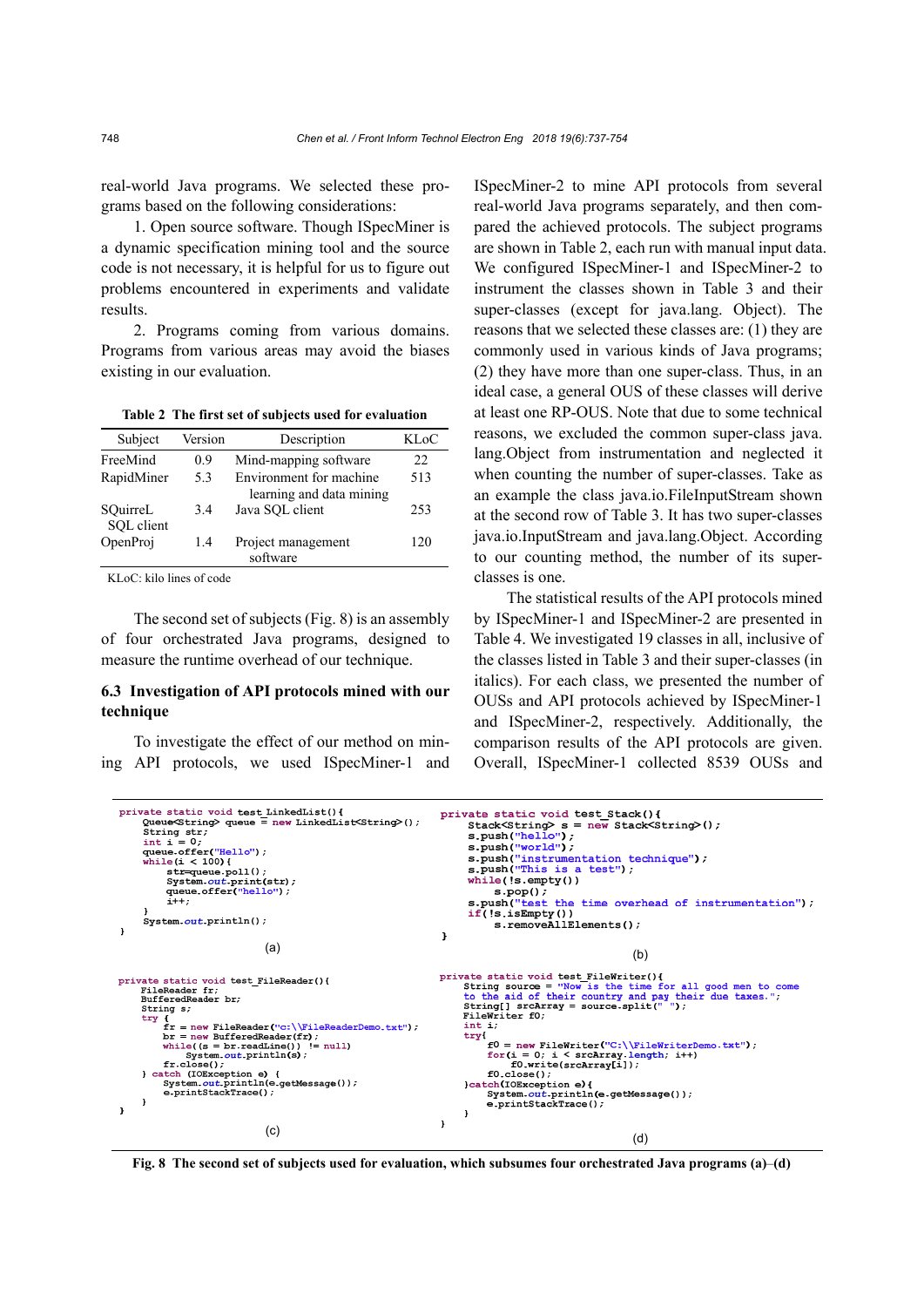achieved 12 API protocols (we excluded invalid OUSs that had only one constructor method). ISpecMiner-2 collected 25208 OUSs and achieved 17 API protocols. ISpecMiner-1 and ISpecMiner-2 collected the same number of OUSs for the first 11 classes (rows 1 to 11), and their API protocols are also identical. However, as for their super-classes (rows 12 to 19), ISpecMiner-1 collected few OUSs except for InputStreamReader and OutputStreamWriter. In contrast, ISpecMiner-2 collected many more OUSs than ISpecMiner-1 regarding these classes (except for

**Table 3 Investigated classes in the first experiment**

| No. | Instrumented class          | Number of<br>super-classes |
|-----|-----------------------------|----------------------------|
| 1   | java.io.PushbackInputStream | $\mathfrak{D}$             |
| 2   | java.io.FileInputStream     |                            |
| 3   | java.io.FileOutputStream    |                            |
| 4   | java.io.BufferedReader      | 1                          |
| 5   | java.io.BufferedWriter      | 1                          |
| 6   | java.io.DataInputStream     | 2                          |
| 7   | java.io.DataOutputStream    | 2                          |
| 8   | java.jo.FileReader          | $\mathfrak{D}$             |
| 9   | java.jo.FileWriter          | 2                          |
| 10  | java.io.BufferedInputStream | $\mathfrak{D}$             |
| 11  | java.io.PrintWriter         |                            |

FilterOutputStream). The overall OUSs collected by ISpecMiner-2 is 1.95 times more than that collected by ISpecMiner-1, which is near the maximum number of folds 1.97 given by Theorem 2. The reason for this huge increase is that ISpecMiner-2 can derive a large number of RP-OUSs for super-classes even if these classes are not used during the run of subject programs. Although ISpecMiner-1 also collected some OUSs regarding the super-classes InputStreamReader and OutputStreamWriter, they are general OUSs and their number is smaller than that collected by ISpecMiner-2. Note that both ISpecMiner-1 and ISpecMiner-2 failed to achieve any OUSs regarding classes DataOutputStream and FilterOutputStream. This is because neither these classes themselves nor their sub-classes were used during the run of subject programs.

Above all, the API protocols mined by ISpec-Miner-2 are more accurate and complete than those mined by ISpecMiner-1. For a close investigation, we present two pairs of API protocols in Fig. 9. As we can see, API protocols (a) and (b) are of the class InputStreamReader mined by ISpecMiner-1 and ISpecMiner-2, respectively. API protocols (c) and (d) are of the class OutputStreamWriter mined by ISpecMiner-1 and ISpecMiner-2, respectively. The API protocols are described using an extended

|     |                             | OUS number   |              | API protocol <sup>*</sup> |              |                         |
|-----|-----------------------------|--------------|--------------|---------------------------|--------------|-------------------------|
| No. | Investigated class          | ISpecMiner-1 | ISpecMiner-2 | ISpecMiner-1              | ISpecMiner-2 | Comparison <sup>®</sup> |
|     | java.io.PushbackInputStream | 146          | 146          |                           |              |                         |
|     | java.io.FileInputStream     | 66           | 66           |                           |              |                         |
|     | java.io.FileOutputStream    | 26           | 26           |                           |              |                         |
| 4   | java.io.BufferedReader      | 46           | 46           |                           |              |                         |
|     | java.io.BufferedWriter      | 28           | 28           |                           |              |                         |
| 6   | java.io.DataInputStream     | 280          | 280          |                           |              |                         |
|     | java.io.DataOutputStream    | 0            | 0            |                           |              |                         |
| 8   | java.io.FileReader          | 21           | 21           |                           |              |                         |
| 9   | java.io.FileWriter          | 6            | 6            |                           |              |                         |
| 10  | java.io.BufferedInputStream | 7850         | 7850         |                           |              |                         |
| 11  | java.io.PrintWriter         | 31           | 31           |                           |              |                         |
| 12  | java.io.FilterInputStream   | $\theta$     | 8192         |                           |              | N                       |
| 13  | java.io.InputStreamReader   | 26           | 46           |                           |              | N                       |
| 14  | java.io.OutputStreamWriter  | 13           | 19           |                           |              | N                       |
| 15  | java.io.FilterOutputStream  | 0            | 0            | ×                         |              |                         |
| 16  | java.io.InputStream         |              | 8258         | $\times$                  |              | N                       |
| 17  | java.io.OutputStream        |              | 26           | $\times$                  |              | N                       |
| 18  | java.io.Reader              |              | 89           | $\times$                  |              | N                       |
| 19  | java.io.Writer              |              | 78           | $\times$                  |              | N                       |
|     | Total                       | 8539         | 25 208       | 12                        | 17           | Y(12), N(7)             |

**Table 4 Statistical results of the comparison test on API protocols**

\* Whether or not an API protocol was achieved; \*\* whether or not the API protocols mined by ISpecMiner-1 and ISpecMiner-2 are identical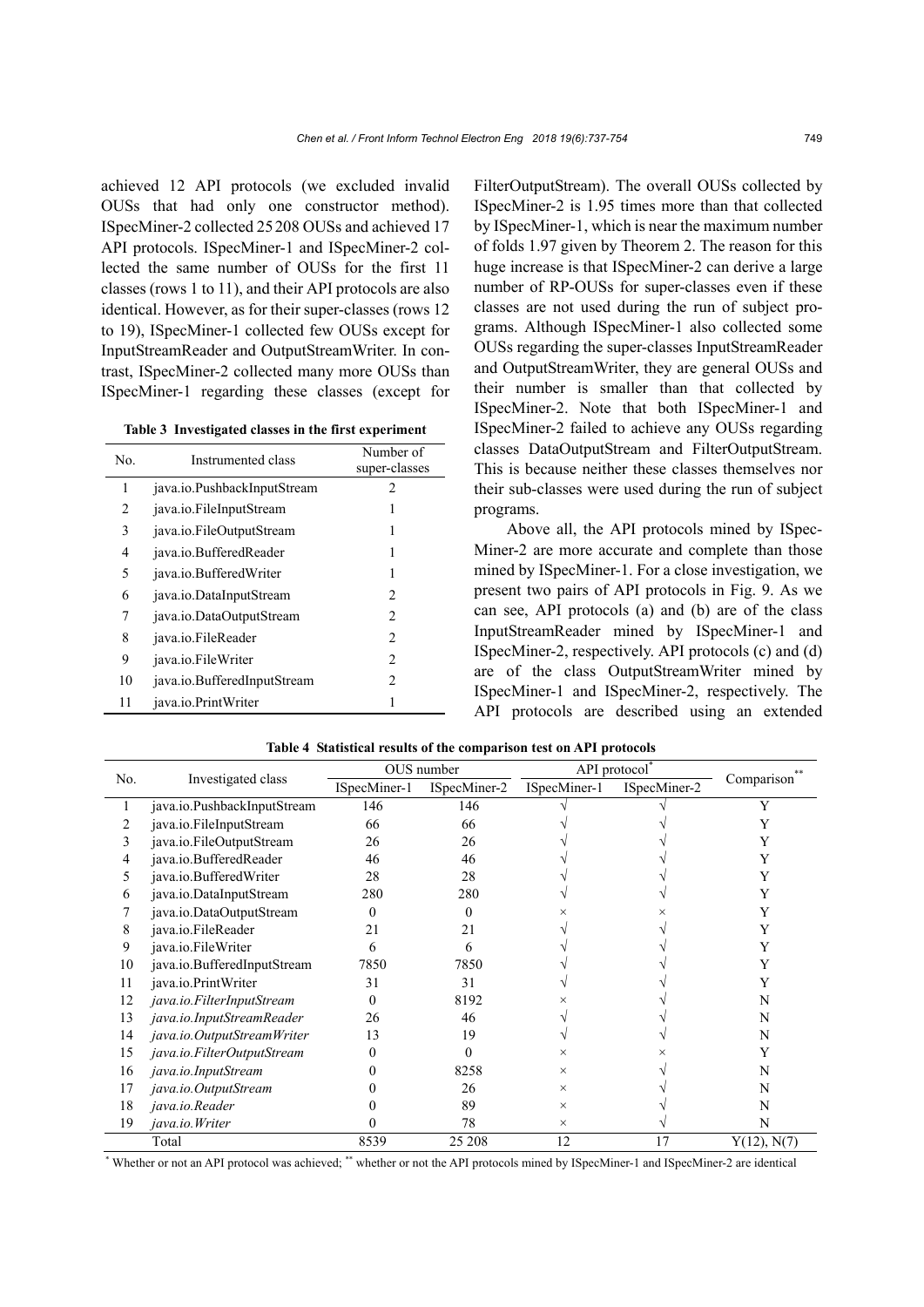Markov model MCF, where states (rounded rectangles) and transitions (arrows) represent methods and temporal relationships between methods, respectively. An MCF may subsume three kinds of probabilities: initial probability (InitPro), final probability (Final-Pro), and transition probability. The initial and final probabilities reflect how probable a method appears at the beginning and at the end of an OUS, respectively. The transition probability is labeled with arrows, indicating how probable a method is deemed before or after another method. Details about MCF can be found in Chen et al. (2015a).

From Fig. 9, we can see that the API protocols mined by ISpecMiner-2 are more complete than those mined by ISpecMiner-1. For example, the API protocol of the class InputStreamReader, mined by ISpecMiner-2 (b), has one more state and four more transitions than those mined by ISpecMiner-1 (a). As

for the API protocols of the class OutputStreamWriter shown in (c) and (d), although they have the same number of states, the one mined by ISpecMiner-2 (d) has many more transitions than that mined by ISpecMiner-1 (c). Additionally, by manual inspection, we found that the additional states and transitions were consistent with JDK documentations. Based on the above analysis, we conclude that our technique is helpful for mining complete API protocols.

On the other hand, API protocols mined by ISpecMiner-2 have a more reasonable probability distribution than those mined by ISpecMiner-1: normal behaviors have higher probabilities than abnormal behaviors. Take the API protocol of class InputStreamReader as an example. The final probability (FinalPro) of state close() was increased from 0.6154 (Fig. 9a) to 0.8043 (Fig. 9b), while the final probability of state read(char[], int, int) was decreased



**Fig. 9 API protocols achieved in our evaluation: (a) API protocol of InputStreamReader mined by ISpecMiner-1; (b) API protocol of InputStreamReader mined by ISpecMiner-2; (c) API protocol of OutputStreamWriter mined by ISpecMiner-1; (d) API protocol of OutputStreamWriter mined by ISpecMiner-2**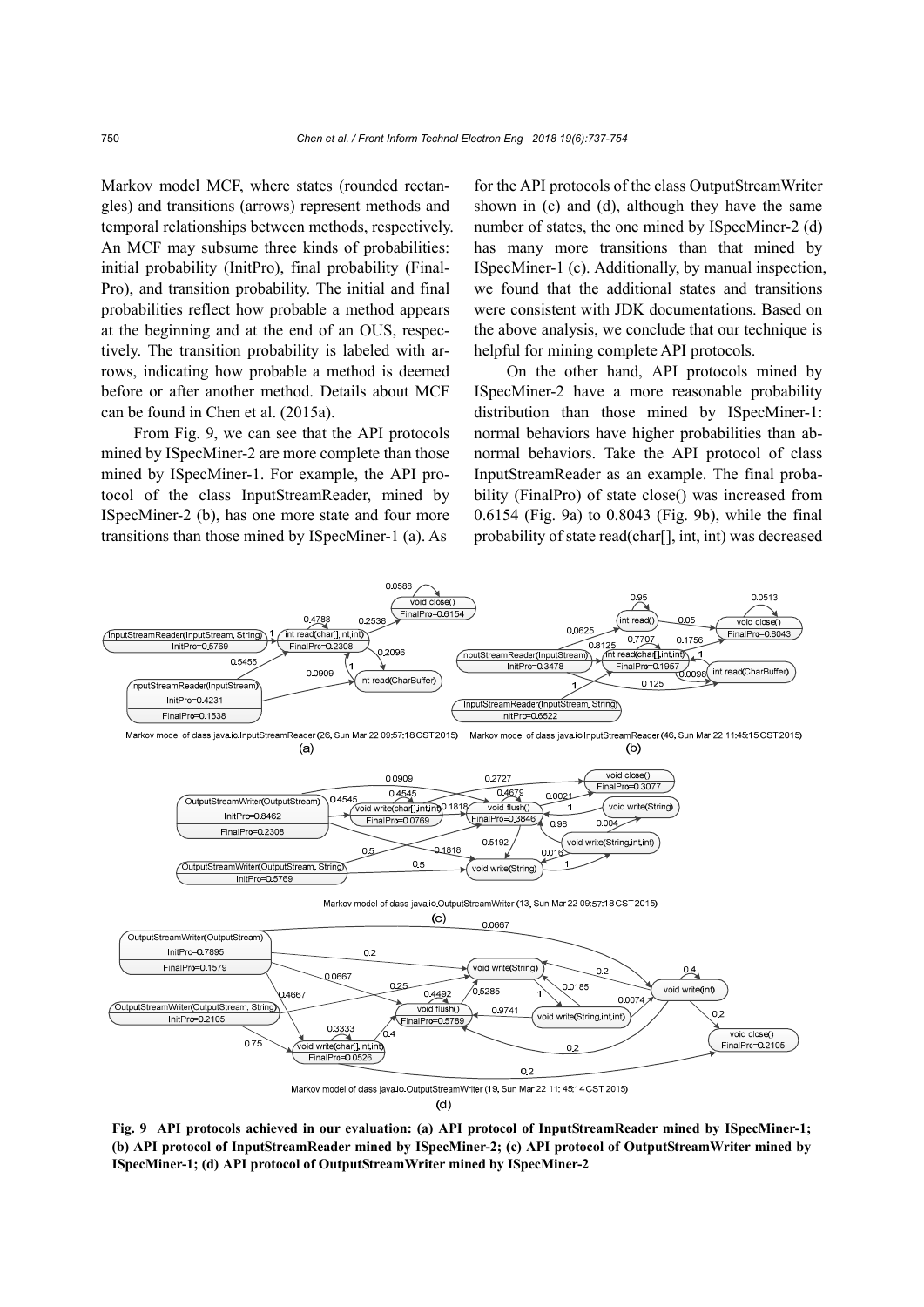from 0.2308 (Fig. 9a) to 0.1957 (Fig. 9b). The probability distribution of the API protocol mined by ISpecMiner-2 is more consistent with JDK documentation: the usage of class InputStreamReader should end with method close(); that is, the API protocol of the class should have only one final state close(). The reason for this is that ISpecMiner-2 collected more OUSs, which can mitigate the problem of overfitting to some extent and achieve more accurate API protocols.

Furthermore, we found that ISpecMiner-2 mined five more API protocols than ISpecMiner-1 regarding the following classes: FilterInputStream, InputStream, OutputStream, Reader, and Writer. Since these classes were not used during the run of subject programs, ISpecMiner-1 hardly collected any OUS regarding them. However, ISpecMiner-2 can derive a large number of RP-OUSs from the general OUSs regarding their sub-classes. It seems that API protocols regarding super-classes are useless for program validation because they are seldom used in application programs. As a matter of fact, there still exist many super-classes that are frequently used in programs, such as InputStreamReader and OutputStreamWriter (it is just because both classes were used during the run of subject programs that ISpecMiner-1 could mine their API protocols). Even if some classes may never be used in programs (such as abstract classes), their API protocols may be useful for program understanding and validation. For example, we can validate the design of an abstract class based on mined protocols, which may be beneficial for validating sub-classes inherited from the abstract class.

In conclusion, we performed a comparison test based on four real-world Java programs and investigated the OUSs and API protocols achieved by ISpecMiner. Experimental results show that IbC can gather 1.95 times more OUSs than the general OUScollecting algorithm. Additionally, complete and accurate API protocols are more likely to be achieved. Apart from that, our technique can mine API protocols for classes never used in programs, which is beneficial for validating software architectures.

# **6.4 Investigation of runtime overhead of our technique**

In this subsection, we investigate the runtime overhead of our technique, which may threaten the validity of our approach.

Since measuring the execution time of many real-world programs (e.g., programs that require interactions from users during their run) precisely is intractable, we performed the experiment based on a set of contrived Java programs (Fig. 8). As we can see, the subject programs are single-threaded and do not require user interactions. Relying on the subject programs, we conducted the following groups of tests: (1) running each subject program once without instrumentation; (2) running each subject program once with ISpecMiner-1; (3) running each subject program once with ISpecMiner-2. The platform that we used was Intel®  $Core^{TM}$  i3-2100 3.1 GHz with 3 GB memory running Windows XP. All groups of tests were based on the same input data and repeated seven times. Additionally, ISpecMiner-1 and ISpecMiner-2 were configured to instrument the following classes: java.util.LinkedList, java.io.BufferedReader, java.util. Stack, java.io.FileReader, and java.io.FileWriter. Note that all the above classes would be used during the run of subject programs. Also, note that program (c) or (d) shown in Fig. 8 takes a file named FileReaderDemo. txt or FileWriterDemo.txt as input, respectively. In our evaluation, FileReaderDemo.txt contains 33 lines of text and FileWriterDemo.txt is empty.

The experimental results are shown in Table 5. As we can see, we present program execution times of the first group (GP1), second group (GP2), and third group (GP3). The runtime overheads of ISpecMiner-1 (ISM-1) and ISpecMiner-2 (ISM-2) and the percentage of increased runtime overhead caused by our technique (Inc) are also given, which are computed based on the following equations:

$$
ISM-1 = GP2 - GP1, \t(18)
$$

$$
ISM-2 = GP3 - GP1, \t(19)
$$

$$
Inc = \frac{ISM - 2 - ISM - 1}{ISM - 1} \times 100\%.
$$
 (20)

By averaging the results of all the seven execution times of the tests, we found that the mean program execution time of GP1, GP2, or GP3 was 18.7, 33.9, or 36.3 ms, respectively. The mean runtime overheads of ISpecMiner-1 and ISpecMiner-2 were 15.1 and 17.6 ms, respectively. ISpecMiner-2 caused an average of 21% more runtime overhead than ISpecMiner-1. Since the OUS-collecting algorithms of ISpecMiner-1 and ISpecMiner-2 are nearly the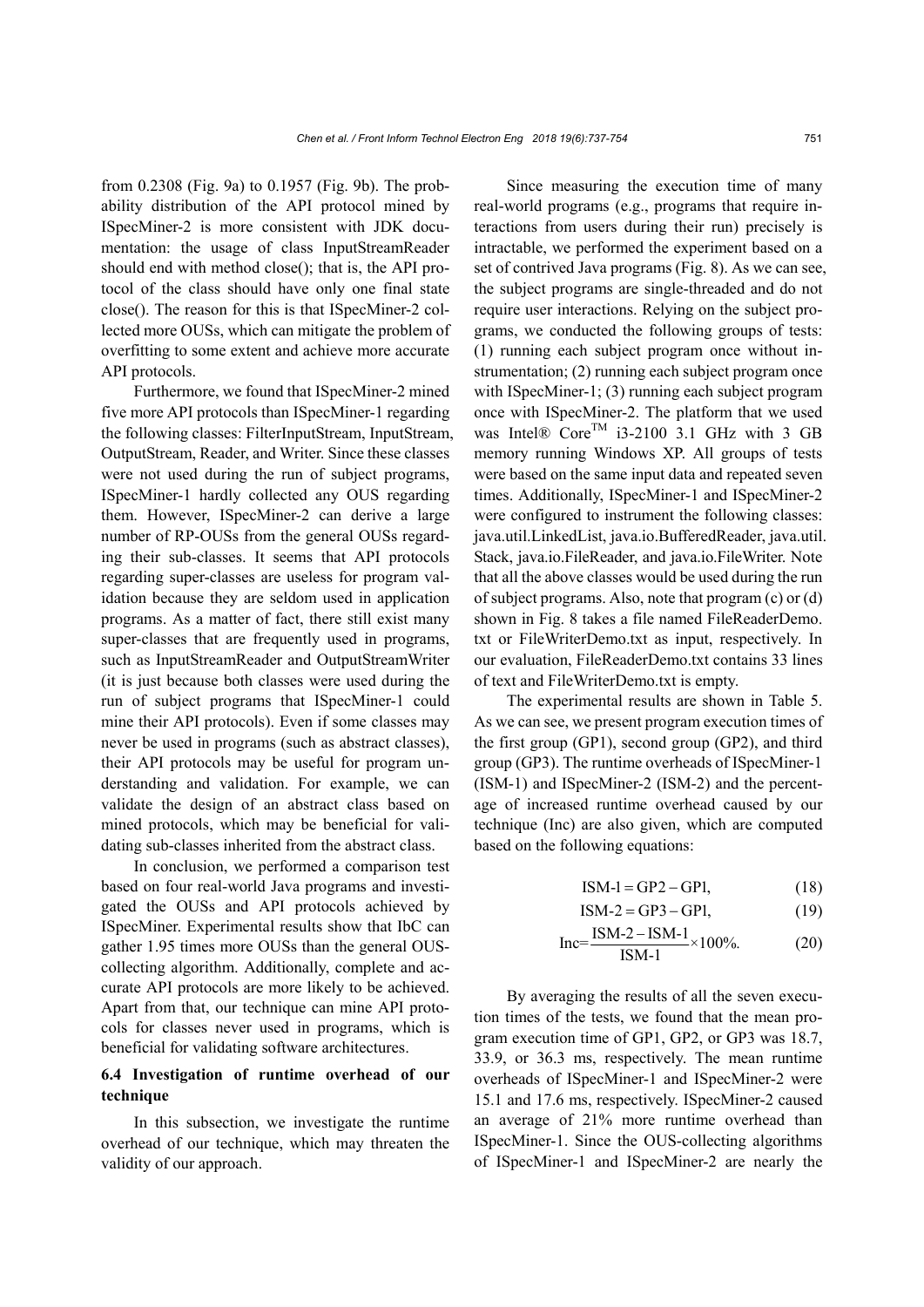same except for the functionality of deriving RP-OUSs, the extra runtime overhead is introduced mainly by our IbO technique.

| No. | Execution time (ms) |                 |     | Runtime overhead (ms) |         |             |
|-----|---------------------|-----------------|-----|-----------------------|---------|-------------|
|     | GP1                 | GP <sub>2</sub> | GP3 | ISM-1                 | $ISM-2$ | Inc $(\% )$ |
|     |                     | 35              | 37  | 18                    | 20      | 11          |
| 2   | 18                  | 33              | 36  | 15                    | 18      | 20          |
| 3   | 19                  | 33              | 35  | 14                    | 16      | 14          |
| 4   | 25                  | 30              | 33  | 5                     | 8       | 60          |
| 5   | 17                  | 35              | 37  | 18                    | 20      | 11          |
| 6   | 18                  | 38              | 41  | 20                    | 23      | 15          |
| 7   | 17                  | 33              | 35  | 16                    | 18      | 13          |

**Table 5 Results of runtime overhead investigation** 

From Section 5.2.3, we can see that our IbO algorithm has a time complexity of *O*(*l*), where *l* is the length of input PETs. Thus, although more runtime overhead may be introduced by our technique, it is within an acceptable range. Furthermore, the increased runtime overhead is trivial with respect to the benefit brought by the large number of additional OUSs. Above all, our technique is helpful for improving the accuracy and completeness of mined API protocols, which is a concern more relevant than the runtime overhead for API protocol mining and applications.

# **6.5 Limitations**

In this work, we discussed our technique based on single-object protocols. However, according to the substitution property (Bruce and Wegner, 1986), our technique may be also appropriate for mining multiobject protocols. For example, given the following method call sequence used to mine multi-object protocols regarding objects  $T_1$ ,  $T_2$ , and  $T_3$ ,

$$
\langle T_1.m_1, T_1.m_2, T_2.m_3, T_1.m_4, T_2.m_5, T_3.m_6 \rangle, (21)
$$

where  $T_i$  (*i*=1, 2, 3) and  $m_i$  (*j*=1, 2, …, 6) denote types and methods, respectively, our technique may derive a set of additional method call sequences:

$$
D = \{ \langle T_1'm_1, T_1'm_2, T_2'm_3, T_1'm_4, T_2'm_5, T_3'm_6 \rangle \mid T_i' = T_i \vee T_i' \in \text{SUPCLS}(T_i), \ i = 1, 2, 3 \}.
$$
 (22)

The number of derived method call sequences can be computed as follows:

$$
|D| = \prod_{i=1}^{3} (SUPCLS(T_i) + 1) - 1.
$$
 (23)

Let *n* be the ANoS. We have

$$
|D| \approx n^3. \tag{24}
$$

Note that compared with single-object protocol mining techniques (in which case  $|D| \leq n$ ), our technique may be more effective in mining multi-object protocols. Above all, the derived method call sequences subsume many more object interactions regarding super-classes, which may lead to more complete multi-object protocols.

Since multi-object protocol mining techniques are quite complex, to make our technique understandable, we confine our work to single-object protocols. Applications of our technique to multi-object protocols are left as an extension of this work.

# **7 Related work**

Many researchers have made significant efforts in mining API protocols. In this section, we introduce some typical studies in this area.

Wasylkowski et al. (2007) mined object usage models (FSA) from Java bytecode and a tool JADET was developed. Lorenzoli et al. (2008) modeled API protocols using EFSM which is an extension from FSM. Alur et al. (2005) synthesized an FSA model of API protocols using L\* learning algorithms combined with model checking and abstract interpretation techniques.

Since FSA is a kind of deterministic model with an inability to tolerate noise, many researchers proposed mining API protocols based on probabilistic models. Ammons et al. (2002) proposed to mine temporal specifications among application programming interfaces (API) or abstract data types (ADT) based on probabilistic finite state automaton (PFSA). A PFSA is a nondeterministic finite automaton (NFA), in which each edge is labeled by an abstract interaction and weighted by how often the edge is traversed while generating or accepting scenario strings. To mine temporal specifications, first an off-the-shelf PFSA learner was used to analyze scenario strings and generate a PFSA. Next, another component corer was employed to transform PFSA to NFA by discarding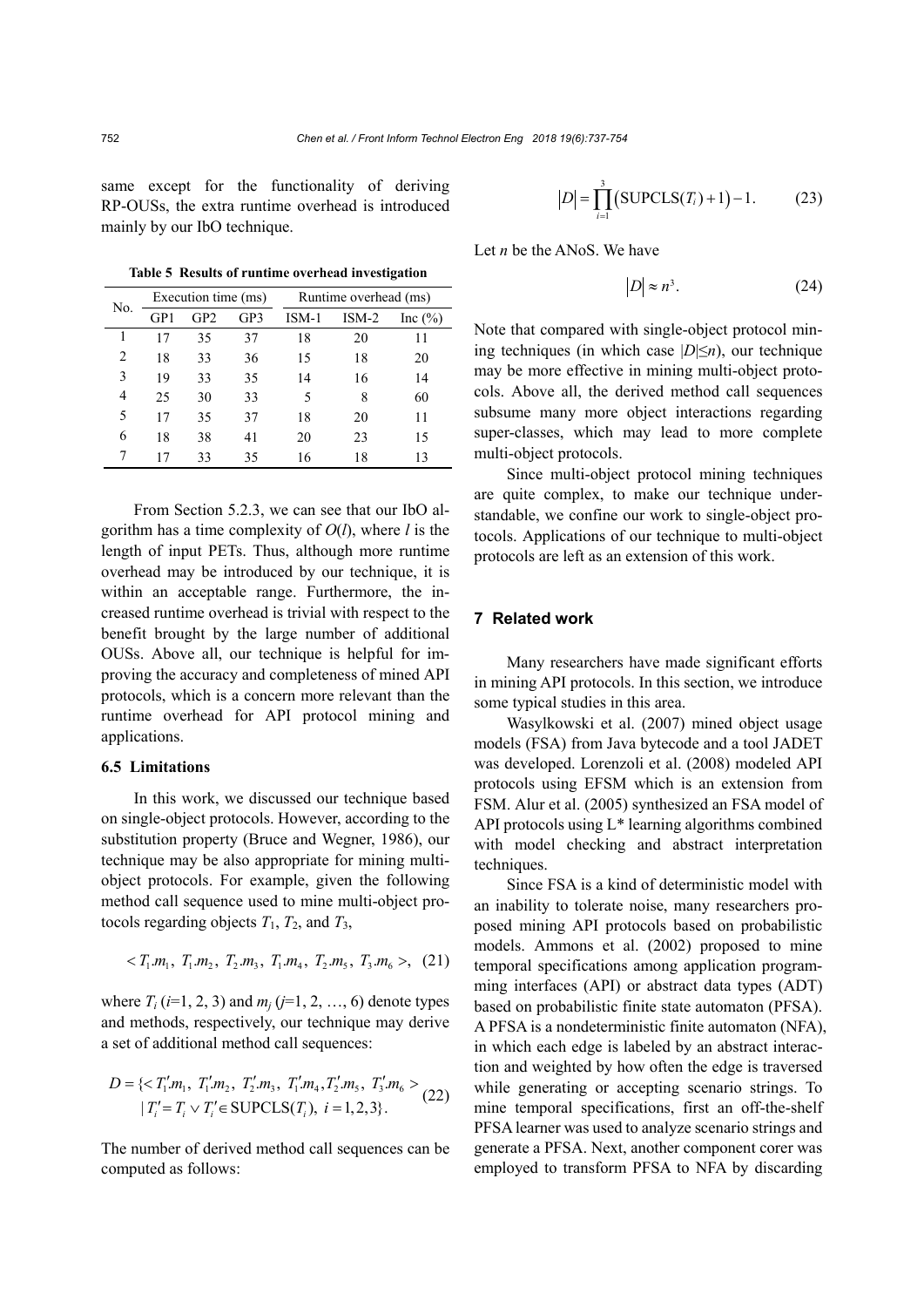rarely used edges and weights. The NFA obtained was used for program verification and manual inspection. Chen et al. (2015a) mined class temporal specifications based on an extended Markov model. They first synthesized probabilistic models from a set of OUSs and then transformed the probabilistic models to deterministic models. They discussed the challenge of unconnected models and proposed an approach to select proper threshold values. Based on the computed threshold values, they can eliminate noises and achieve connected models.

Dai et al. (2014) is similar to ours in that both are able to mine API protocols of abstract classes. To obtain the API protocol of an abstract class, they extracted submodels from API protocols of its implementing classes through a state-preserving submodel extraction algorithm. The difference in our work is that it synthesizes the API protocols of abstract classes based on derived RP-OUSs.

Whatever the techniques used, an adequate number of OUSs is essential for mining accurate and complete API protocols. To resolve the problem, existing approaches resort to analyzing a large codebase or more application programs, which require much time overhead. In this study, we proposed an oversampling approach for OUSs, which can collect many times more OUSs than general approaches from a single application program.

## **8 Conclusions and future work**

Different from many existing approaches that increase the number of OUSs by analyzing a large codebase or more programs, we proposed an oversampling approach IbO. IbO is a general approach applicable for object-oriented programs. Additionally, it can be integrated with both PSA and PDA techniques. Based on the inheritance relationship among classes, IbO can collect *n* times more OUSs than general approaches, where *n* is the ANoS of all general OUSs. To ease the use of our technique, we integrated IbO with PDA and proposed an OUScollecting algorithm IbC, which can collect general OUSs and RP-OUSs.

Based on our previous prototype ISpecMiner, we investigated the effect of our method on mining API protocols and the runtime overhead incurred by our approach. Experimental results showed that our technique collected 1.95 times more OUSs than a general approach, and that accurate and complete API protocols were more likely to be achieved. Although many API protocols achieved by our technique were of super-classes (which may be seldom or even never used in programs), they are beneficial for program understanding and validation. What may threaten the validity of our technique is the significant runtime overhead. However, through formal analysis and experimental survey, we found that the runtime overhead caused by our technique was within an acceptable range. Above all, it is trivial with respect to the benefit brought by the large number of additional OUSs collected by our technique.

For simplicity, in this paper we discussed our technique based on single-object protocols. However, as analyzed in Section 6.5, our technique may also be applicable for multi-object protocols. We leave the exploration of this to future work. To further evaluate the effectiveness of our technique, we will perform extensive experiments on the large-scale and popular APIs.

#### **References**

Alur R, Černý P, Madhusudan P, et al., 2005. Synthesis of interface specifications for Java classes. *ACM SIGPLAN Not*, 40(1):98-109.

https://doi.org/10.1145/1047659.1040314

- Ammons G, Bodík R, Larus JR, 2002. Mining specifications. *ACM SIGPLAN Not*, 37(1):4-16.
- https://doi.org/10.1145/565816.503275 Bruce KB, Wegner P, 1986. An algebraic model of sybtypes in object-oriented languages (draft). *ACM SIGPLAN Not*, 21(10):163-172. https://doi.org/10.1145/323648.323756
- Caserta P, Zendra O, 2014. JBInsTrace: a tracer of Java and JRE classes at basic-block granularity by dynamically instrumenting bytecode. *Sci Comput Program*, 79:116- 125. https://doi.org/10.1016/j.scico.2012.02.004
- Chang RY, Podgurski A, Yang J, 2007. Finding what's not there: a new approach to revealing neglected conditions in software. Proc Int Symp on Software Testing and Analysis, p.163-173. https://doi.org/10.1145/1273463.1273486
- Chen D, Huang RB, Qu BB, et al., 2014. Improving static analysis performance using rule-filtering technique. Proc 26th Int Conf on Software Engineering and Knowledge Engineering, p.19-24.
- Chen D, Huang RB, Qu BB, et al., 2015a. Mining class temporal specification dynamically based on extended Markov model. *Int J Softw Eng Knowl Eng*, 25(3):573-604. https://doi.org/10.1142/S0218194015500047
- Chen D, Zhang YD, Wang RC, et al., 2015b. Extracting more object usage scenarios for API protocol mining. Proc  $27<sup>th</sup>$ Int Conf on Software Engineering and Knowledge